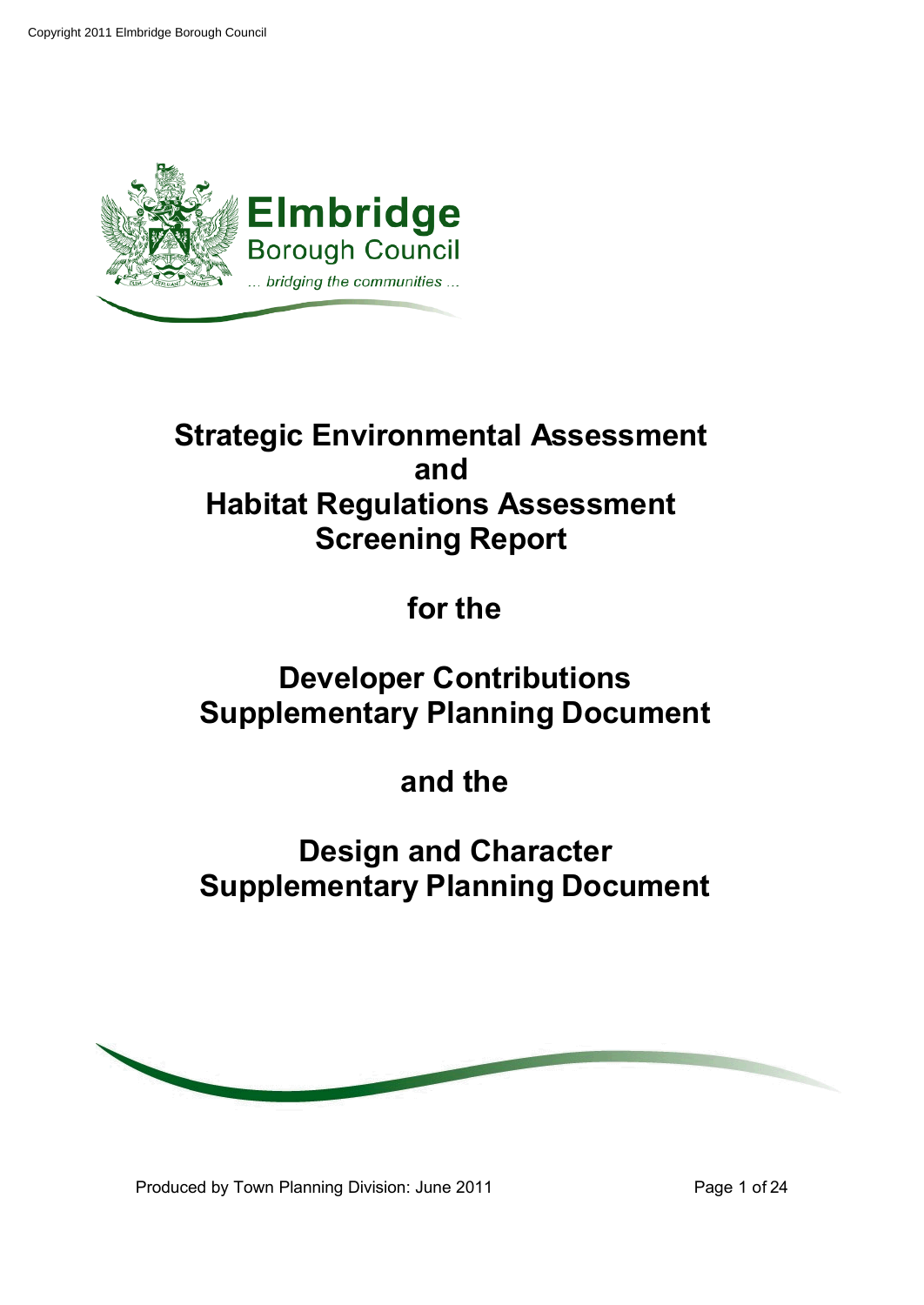## **1. Introduction**

- 1.1 Elmbridge Borough Council is currently producing two Supplementary Planning Documents as part of its Local Development Framework (LDF). The Developer Contributions Supplementary Planning Document (SPD) and the Design and Character SPD.
- 1.2 The 2004 Planning and Compulsory Purchase Act and associated Regulations made all local development documents subject to sustainability appraisal, which met the requirements of the EU Directive on Strategic Environmental Assessment (SEA). However, the 2008 Planning Act removed the requirement for sustainability appraisal of supplementary planning documents. Therefore, in line with the current regulations, the Council will not carry out a Sustainability Appraisal for the SPDs.
- 1.3 However, the Environmental Assessment of Plans and Programmes Regulations 2004 still requires local authorities to carry out an environmental assessment of their plans and programmes before adoption. There are exceptions to this and it is the responsibility of the Local Authority to assess whether the plan is likely to have significant effects of the environment and to make these conclusions public.
- 1.4 Article 6 of the Habitats Directive and Regulation 48 of the Habitats Regulations 2010 also states the need to determine if an Appropriate Assessment (AA) is required for these documents.
- 1.5 This screening report provides an assessment of each document to ascertain whether a Strategic Environmental Assessment is required and a separate section covers the Habitats Regulations Assessment.

## **2 Scope of the Developer Contributions SPD**

- 2.1 The Developer Contributions SPD will ensure that the appropriate amount of infrastructure and affordable housing is provided to meet the objectives of the Core Strategy. The document will be produced in three parts in order to meet the separate legislative requirements but will eventually be collated to form a single charging document. The three parts will comprise: Community Infrastructure Levy – Charging Schedule; Affordable Housing Delivery Guidance and Thames Basin Heaths Mitigation Strategy.
- 2.2 The Community Infrastructure Levy Charging Schedule will set out a tariff for the collection of contributions from new development for items of infrastructure such as education, transport, play space etc. The document is required to go through an examination process. It will supplement Core Strategy Policies CS16: Social and Community Infrastructure, and CS28: Implementation, which are included on the Core Strategy webpage at

http://www.elmbridge.gov.uk/planning/policy/corestrategydpd.htm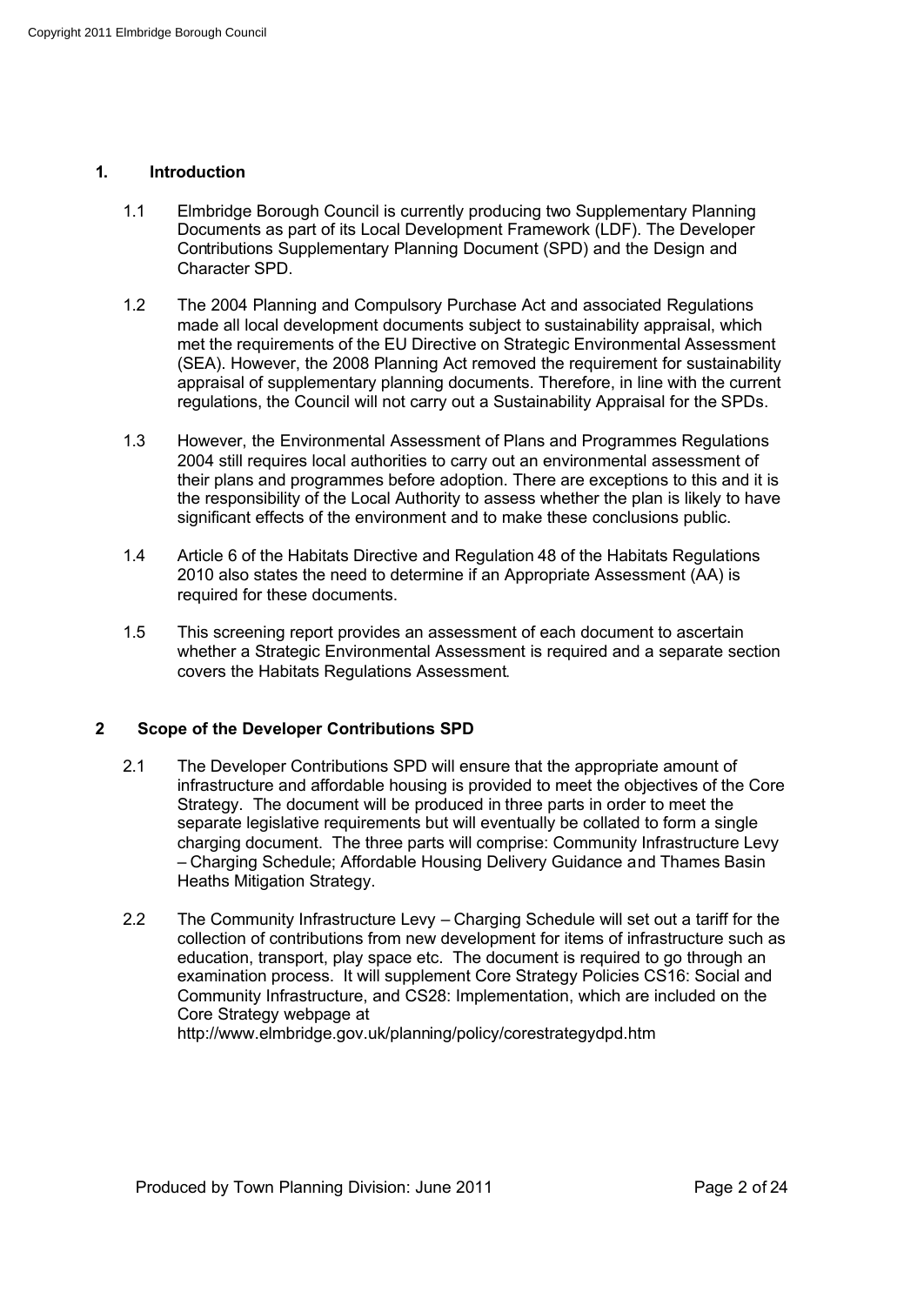- 2.3 The Affordable Housing Delivery Guidance will support the delivery of affordable housing through the planning process, providing clarity and guidance to developers on the delivery of affordable housing through developer contributions including financial contributions and S106 agreements. The document will have the status of an SPD and will address the following issues:
	- Local definition of affordable housing
	- What types of development the policy applies to
	- Where and how affordable housing should be provided
	- Calculation of financial contributions
	- Tenure size and mix
	- Financing and securing
	- Keeping affordable housing affordable
	- Viability and flexibility
	- What to include in an application
- 2.4 The SPD will support the implementation of Core Strategy Policy CS21: Affordable Housing.
- 2.5 The Thames Basin Heaths Mitigation Strategy will set the Council's approach to mitigating the adverse effects of new residential development on the Thames Basin Heaths through the provision of Suitable Alternative Natural Greenspace and Strategic Access Management and Monitoring on the SPA itself. This will be funded by a tariff which will be applied to all new dwellings within 5km of the Thames Basin Heaths. The document will have the status of an SPD and will replace the current Interim Mitigation Strategy for Elmbridge adopted in 2007 and support Core Strategy Policy CS13: Thames Basin Heaths Special Protection Area.

#### **3 Scope of the Design and Character SPD**

- 3.1 The Design and Character SPD is a practical tool guiding communities, developers and planning professions through the design process before designing proposals and submitting planning applications. The SPD will not contain new policies or proposals, or influence the spatial distribution of housing and/or employment sites. The objective of the SPD is to promote high quality design that contributes to sustainable development.
- 3.2 The SPD will provide further detail and guidance to supplement Core Strategy Policies CS17 – Local Character, Design and Density, CS19 – Housing type and size and CS27 – Sustainable Buildings and is aimed at all those involved in the submission and determination of planning applications where design is a key issue. The SPD will be structured to include the following:
	- Area characterisation studies for each of the eight urban settlements in the Borough, which explore elements such as typology, types of buildings, materials, views etc.
	- A SWOT analysis highlighting examples of well-designed development, poorly designed development, opportunities for growth and potential threats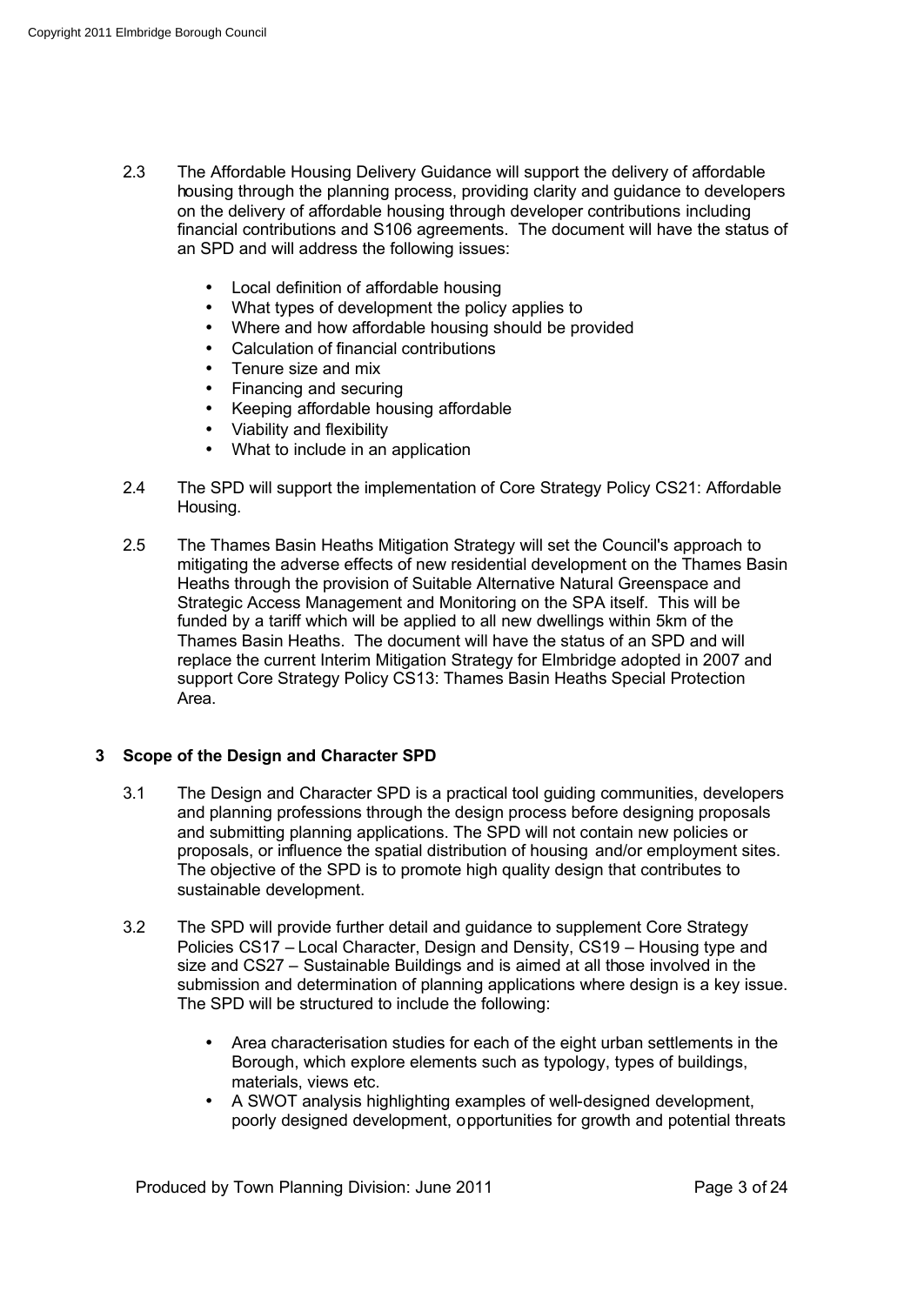to sensitive areas in the Borough, with the use of accompanying case study examples.

- Local design guidance for each locality.
- A section that relates to the general principles of design. This will include place making and sustainable design including movement and accessibility.
- 3.3 None of the above documents will contain any new policies or proposals, or influence the delivery or spatial distribution of development.

## **4 Strategic Environment Assessment**

- 4.1 Planning Authorities must conduct a Strategic Environment Assessment of all DPDs and SPDs in accordance with the SEA directive (2001/42/EC). But there are circumstances when a SEA is not required. The publication 'A Practical Guide to the Strategic Environmental Assessment Directive (2005) OPDM' outlines plans should be 'screened' to determine whether exceptions may apply.
- 4.2 The SEA Directive requires SEA for plans which (i) "determine the use of small areas at a local level" or which are (ii) "minor modifications" to plans, only when these are determined to be likely to cause significant environmental effects.
- 4.3 The Council considers that the Developer Contributions SPD and the Design and Character SPD represent an exceptional case to which the EU directive refers. In coming to this conclusion the Council has reviewed the criteria for determining the likely significance of effects as listed in Schedule 1 Regulations 9(2)(a) and 10(4)(a) (See tables 1 and 2 overleaf)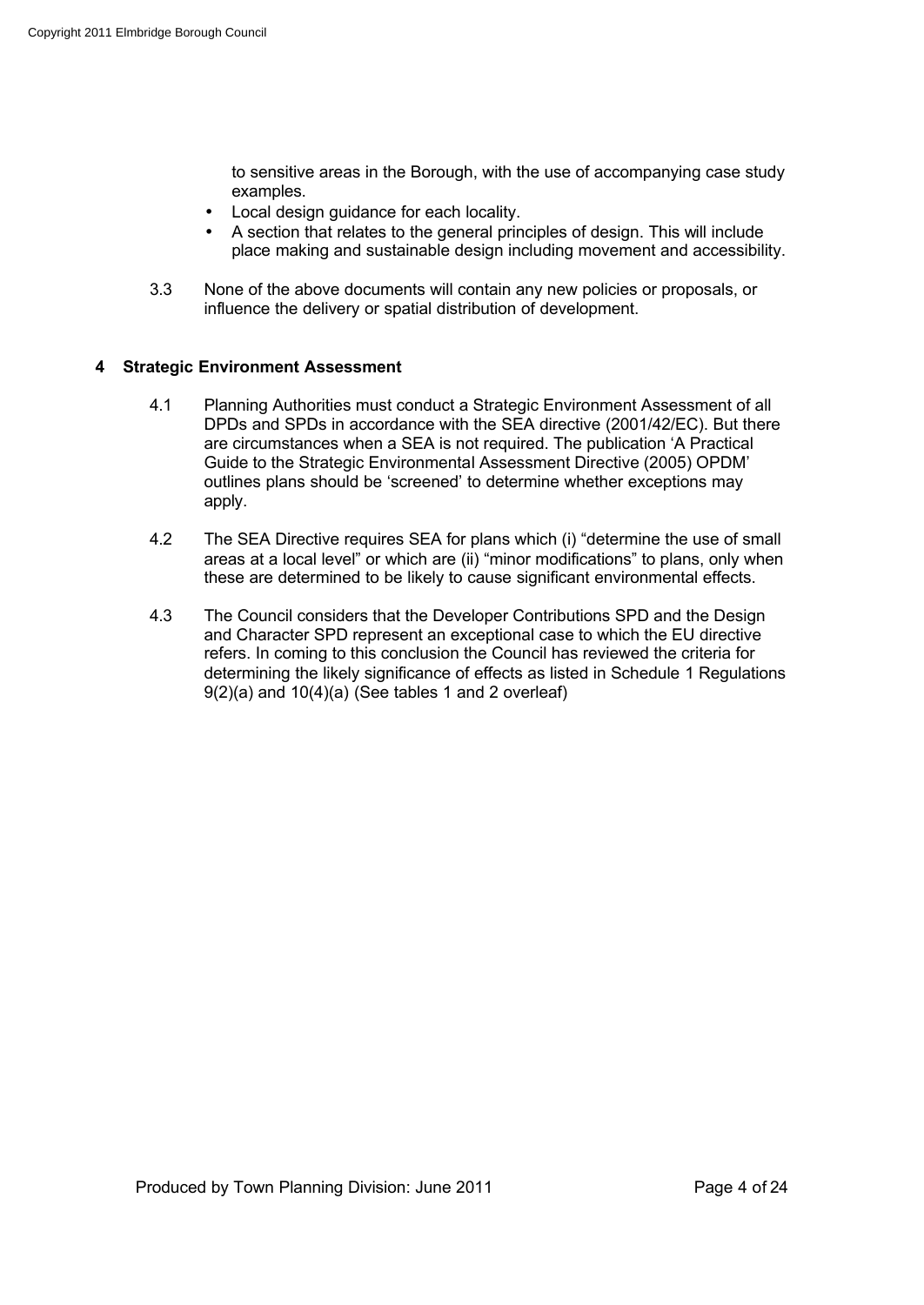## **Table 1: Screening Assessment for the Developer Contributions SPD**

# SCHEDULE 1 Regulations 9(2)(a) and 10(4)(a)

# CRITERIA FOR DETERMINING THE LIKELY SIGNIFICANCE OF EFFECTS ON THE ENVIRONMENT

## **1. The characteristics of plans and programmes, having regard, in particular, to—**

| (a) the degree to which the plan or programme sets a<br>framework for projects and other activities, either with regard<br>to the location, nature, size and operating conditions or by<br>allocating resources; | The Developer Contributions SPD does not set the framework<br>for development with regard to its size, the activity nature or<br>operating conditions. The plan will introduce a levy on all<br>development where it has a negative impact on local<br>infrastructure. It will highlight within the charging schedule the<br>projects that will be required to meet the additional demands<br>placed on it by development. |
|------------------------------------------------------------------------------------------------------------------------------------------------------------------------------------------------------------------|----------------------------------------------------------------------------------------------------------------------------------------------------------------------------------------------------------------------------------------------------------------------------------------------------------------------------------------------------------------------------------------------------------------------------|
| (b) the degree to which the plan or programme influences<br>other plans and programmes including those in a hierarchy;                                                                                           | The SPD does not influence other plans or programmes in the<br>LDF. It provides supplementary guidance on policies already<br>outlined in the Core Strategy (Policy CS28), which have been<br>subject to SA/SEA.                                                                                                                                                                                                           |
| (c) the relevance of the plan or programme for the integration<br>of environmental considerations in particular with a view to<br>promoting sustainable development;                                             | The SPD supports the integration of environmental<br>considerations by supporting the implementation of the TBH<br>mitigation strategy. The plan also ensures more sustainable<br>development by ensuring that sufficient infrastructure is<br>provided to meet the needs created by new development.                                                                                                                      |
| (d) environmental problems relevant to the plan or<br>programme; and                                                                                                                                             | There is potentially an impact on policies in the Core Strategy<br>aimed at improving environmental efficiency of residential<br>properties. However, viability testing should ensure that<br>environmental improvements and the necessary infrastructure<br>improvements can be collected whilst ensuring that<br>development remains viable.                                                                             |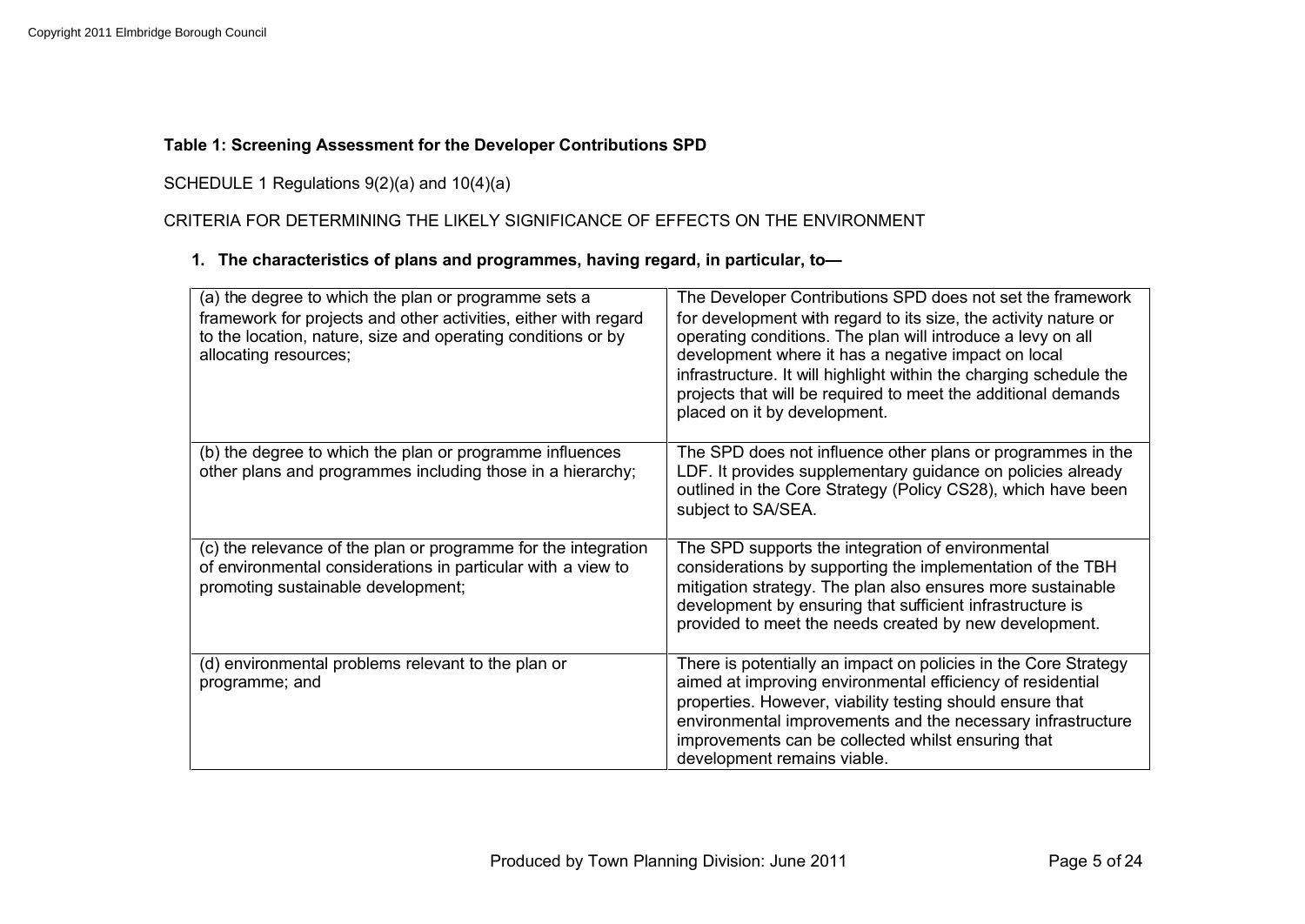| (e) the relevance of the plan or programme for the    | The Plan will not impact on EC legislation on the environment |
|-------------------------------------------------------|---------------------------------------------------------------|
| implementation of Community legislation               | as it does not seek to deliver additional development only    |
| on the environment (for example, plans and programmes | ensure that development pays for the necessary infrastructure |
| linked to waste management or                         | improvements required to support the population growth it     |
| water protection).                                    | creates.                                                      |
|                                                       |                                                               |

## **2. Characteristics of the effects and of the area likely to be affected, having regard, in particular, to—**

| (a) the probability, duration, frequency and reversibility of<br>the effects;             | The SPD will identify the impacts on infrastructure from<br>development and the charge that will be levied to ensure that<br>development pays for the costs of providing sufficient<br>infrastructure.<br>By ensuring funding is available for the delivery of Suitable<br>Accessible Natural Greenspace (SANGs) the plan will have a<br>positive effect on the local environment. |
|-------------------------------------------------------------------------------------------|------------------------------------------------------------------------------------------------------------------------------------------------------------------------------------------------------------------------------------------------------------------------------------------------------------------------------------------------------------------------------------|
| (b) the cumulative nature of the effects;                                                 | Funding SANG could reduce overall numbers visiting TBH SPA<br>not just new development providing a cumulative beneficial<br>effect.                                                                                                                                                                                                                                                |
| (c) the transboundary nature of the effects;                                              | Funding for the mitigation of the impacts of development on TBH<br>will support the SPA outside of the Borough. There are no other<br>transboundary effects.                                                                                                                                                                                                                       |
| (d) the risks to human health or the environment (for<br>example, due to accidents);      | The SPD presents no risks to human health or the environment.                                                                                                                                                                                                                                                                                                                      |
| (e) the magnitude and spatial extent of the effects<br>(geographical area and size of the | The impacts of the SPD will potentially have a positive impact on<br>the Thames Basin Heaths outside of the Borough by funding the                                                                                                                                                                                                                                                 |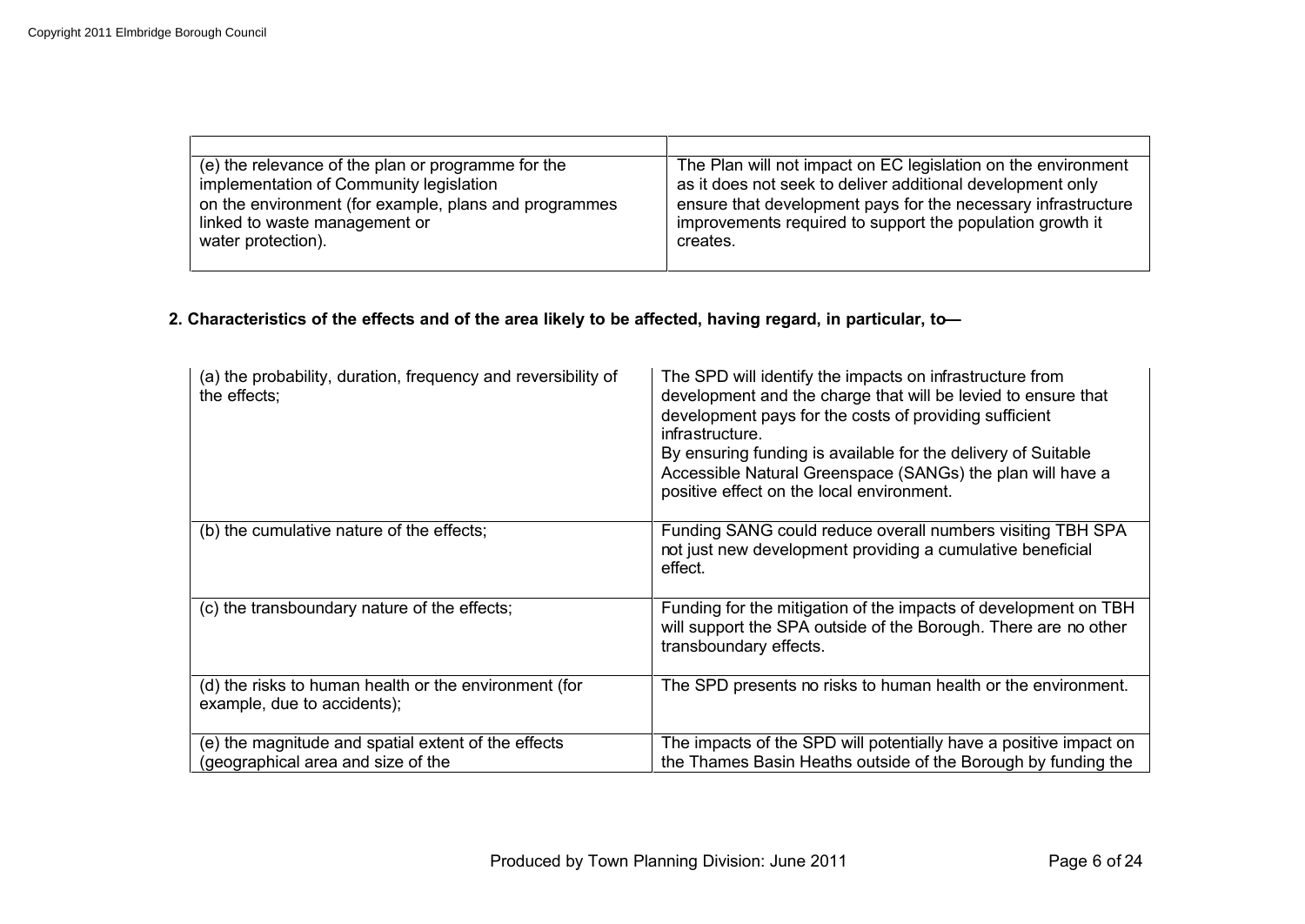| population likely to be affected);                                                                                                                                                                                                                 | delivery of alternative natural green space within Elmbridge.                                                                         |
|----------------------------------------------------------------------------------------------------------------------------------------------------------------------------------------------------------------------------------------------------|---------------------------------------------------------------------------------------------------------------------------------------|
| (f) the value and vulnerability of the area likely to be affected<br>due to—<br>(i) special natural characteristics or cultural heritage;<br>(ii) exceeded environmental quality standards or limit values;<br>or<br>(iii) intensive land-use; and | The SPD will provide financial support to projects that protect and<br>improve the natural characteristics and environmental quality. |
| (g) the effects on areas or landscapes which have a<br>recognised national, Community or<br>international protection status.                                                                                                                       | The SPD will provide financial support to projects that protect and<br>improve areas designated as Special Protection Areas.          |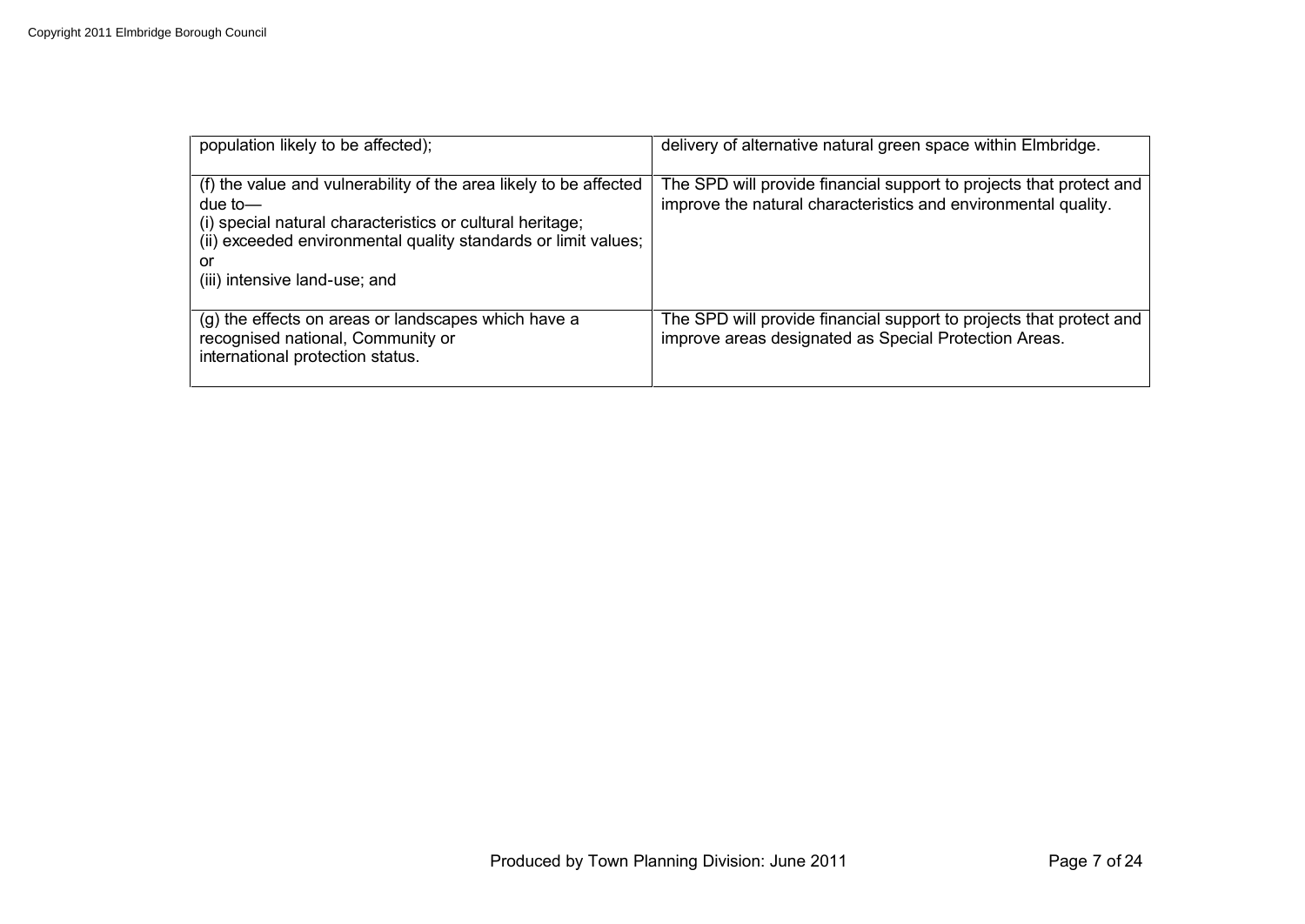## **Table 2: Screening Assessment for the Design and Character SPD**

## **SCHEDULE 1 Regulations 9(2)(a) and 10(4)(a)**

# CRITERIA FOR DETERMINING THE LIKELY SIGNIFICANCE OF EFFECTS ON THE ENVIRONMENT

1. The characteristics of plans and programmes, having regard, in particular, to—

| (a) the degree to which the plan or programme sets a<br>framework for projects and other activities, either with regard to<br>the location, nature, size and operating conditions or by<br>allocating resources; | The Design and Character SPD will not set the framework for<br>other activities either with regard to the location, nature, size<br>and operating conditions or by allocating resources. It is a<br>response to policy CS17 in the Core Strategy and will provide<br>guidance to ensure new development responds to its local<br>character and is designed to a high quality. |
|------------------------------------------------------------------------------------------------------------------------------------------------------------------------------------------------------------------|-------------------------------------------------------------------------------------------------------------------------------------------------------------------------------------------------------------------------------------------------------------------------------------------------------------------------------------------------------------------------------|
| (b) the degree to which the plan or programme influences other<br>plans and programmes including those in a hierarchy;                                                                                           | The Design and Character SPD provides the detail and<br>expands on policy CS17 in the Core Strategy, the higher-level<br>plan. It will not influence other plans or programmes.                                                                                                                                                                                               |
| (c) the relevance of the plan or programme for the integration of<br>environmental considerations in particular with a view to<br>promoting sustainable development;                                             | The Design and Character SPD will include a section on<br>sustainability principles and will promote sustainable<br>development throughout the guidance.                                                                                                                                                                                                                      |
| (d) environmental problems relevant to the plan or programme;<br>and                                                                                                                                             | The Design and Character SPD seeks to ensure that<br>development is locally responsive, sustainable and built to a<br>high quality. There are no environmental problems relevant to<br>the plan.                                                                                                                                                                              |
| (e) the relevance of the plan or programme for the<br>implementation of Community legislation on the environment<br>(for example, plans and programmes linked to waste<br>management or water protection).       | The SPD has no relevance to the implementation of<br>Community legislation on the environment                                                                                                                                                                                                                                                                                 |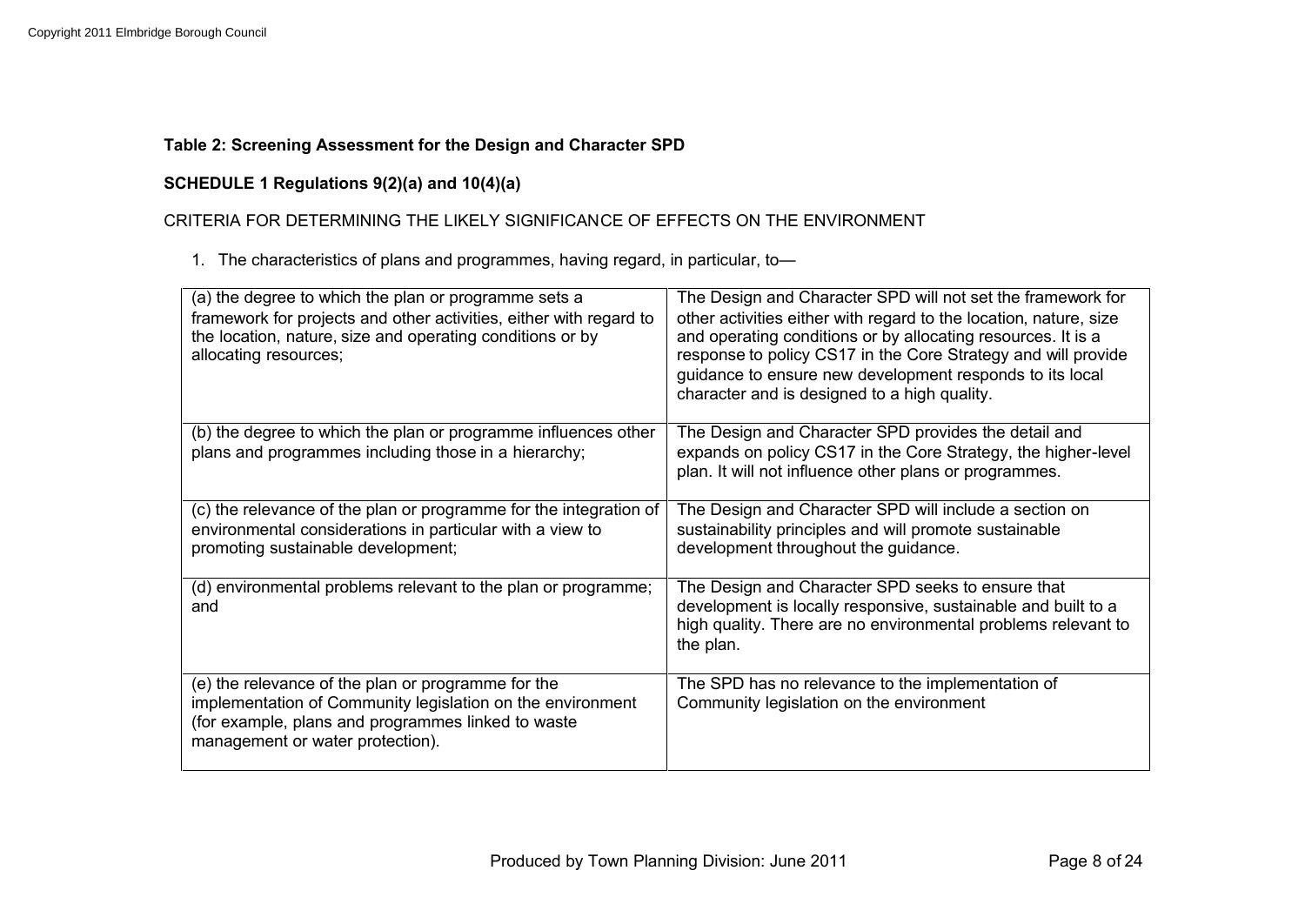**2.** Characteristics of the effects and of the area likely to be affected, having regard, in particular, to—

| (a) the probability, duration, frequency and reversibility of the<br>effects;                                                                                                                                                                   | The SPD will not impact on the probability, duration, frequency<br>and reversibility of the effects of the area.                                                                                                                                                                                                               |
|-------------------------------------------------------------------------------------------------------------------------------------------------------------------------------------------------------------------------------------------------|--------------------------------------------------------------------------------------------------------------------------------------------------------------------------------------------------------------------------------------------------------------------------------------------------------------------------------|
| (b) the cumulative nature of the effects;                                                                                                                                                                                                       | These will be positive in terms of improving the design of new<br>development in the Borough.                                                                                                                                                                                                                                  |
| (c) the transboundary nature of the effects;                                                                                                                                                                                                    | There are no transboundary issues                                                                                                                                                                                                                                                                                              |
| (d) the risks to human health or the environment (for example,<br>due to accidents);                                                                                                                                                            | The SPD presents no risks to human health or the environment.                                                                                                                                                                                                                                                                  |
| (e) the magnitude and spatial extent of the effects (geographical<br>area and size of the population likely to be affected);                                                                                                                    | The magnitude and spatial extent of the effects is very small as<br>the SPD seeks to improve the design quality of developments<br>that are due to come forward.                                                                                                                                                               |
| (f) the value and vulnerability of the area likely to be affected due<br>to—<br>(i) special natural characteristics or cultural heritage;<br>(ii) exceeded environmental quality standards or limit values; or<br>(iii) intensive land-use; and | The SPD seeks to encourage high quality designed development<br>in the urban area and will not effect the value and vulnerability of<br>the area in terms of<br>i) special natural characteristics or cultural heritage;<br>(ii) exceeded environmental quality standards or limit values; or<br>(iii) intensive land-use; and |
| (g) the effects on areas or landscapes which have a recognised<br>national, Community or international protection status.                                                                                                                       | The SPD will have no effects on areas or landscapes, which<br>have a recognised national, Community or international<br>protection status.                                                                                                                                                                                     |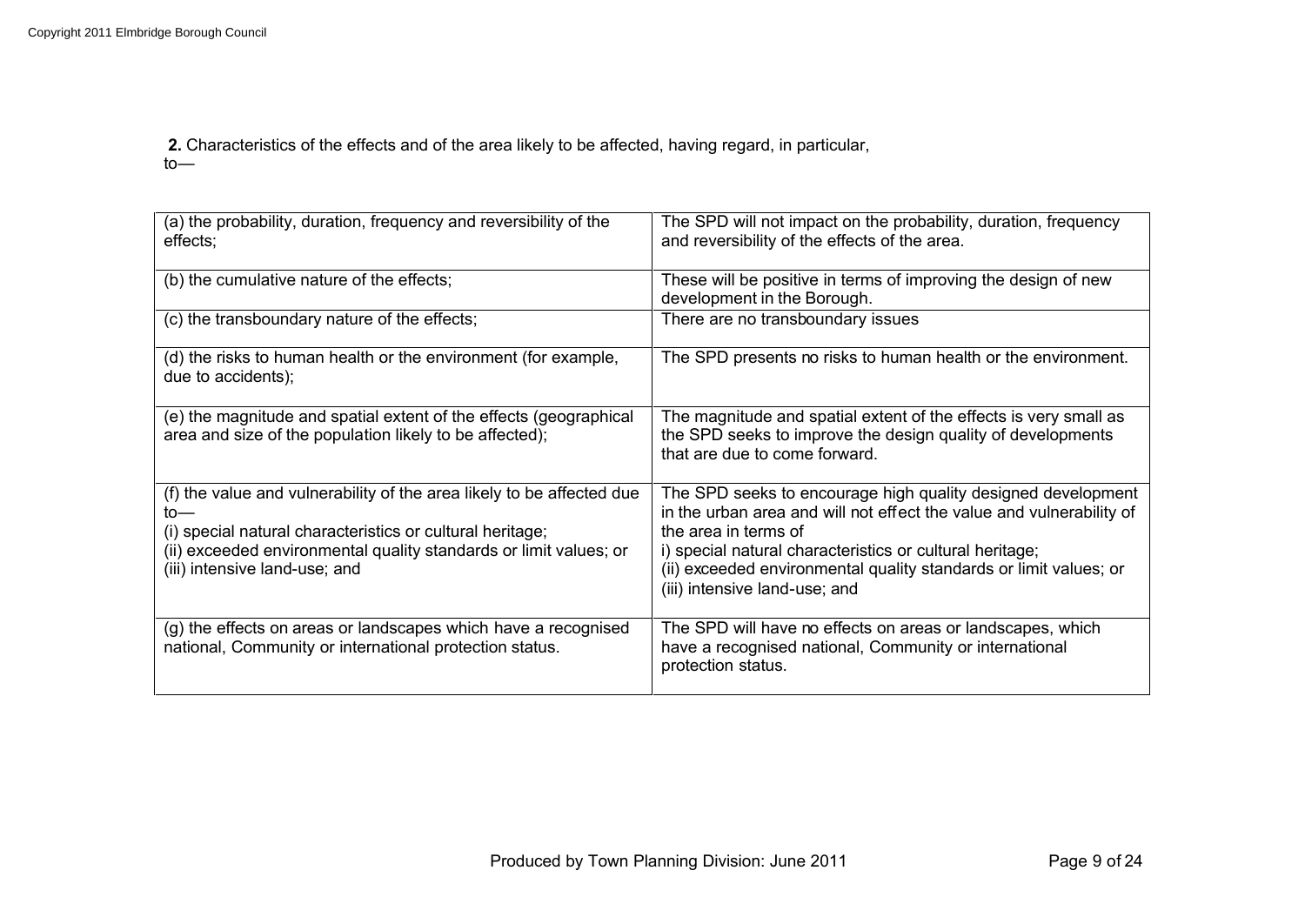4.4 In reviewing these criteria the Council has been mindful of the following key characteristics,

Developer Contributions SPD

- The document's principle aim is to address the potential direct and indirect cumulative impacts of development by ensuring there is sufficient resource to support the social, environmental and economic infrastructure upon which the development will rely.
- It does not present new policies or proposals and serves only to expand on existing policies detailed within the Elmbridge Core Strategy, which have already been subject to SEA/SA.

Design and Character SPD

- It is a guidance document that seeks to improve the quality and sustainability of development proposals in relation to a range of design related issues.
- It does not present policies or proposals, and serves only to expand on existing polices detailed within the Elmbridge Core Strategy. These policies have already been subject to SEA/SA.

## **5. Conclusion**

5.1 Having reviewed the criteria in this manner, the Council concludes that the Developer Contributions and Design and Character SPDs are unlikely to have significant environmental effects, and therefore does not require a Strategic Environmental Assessment.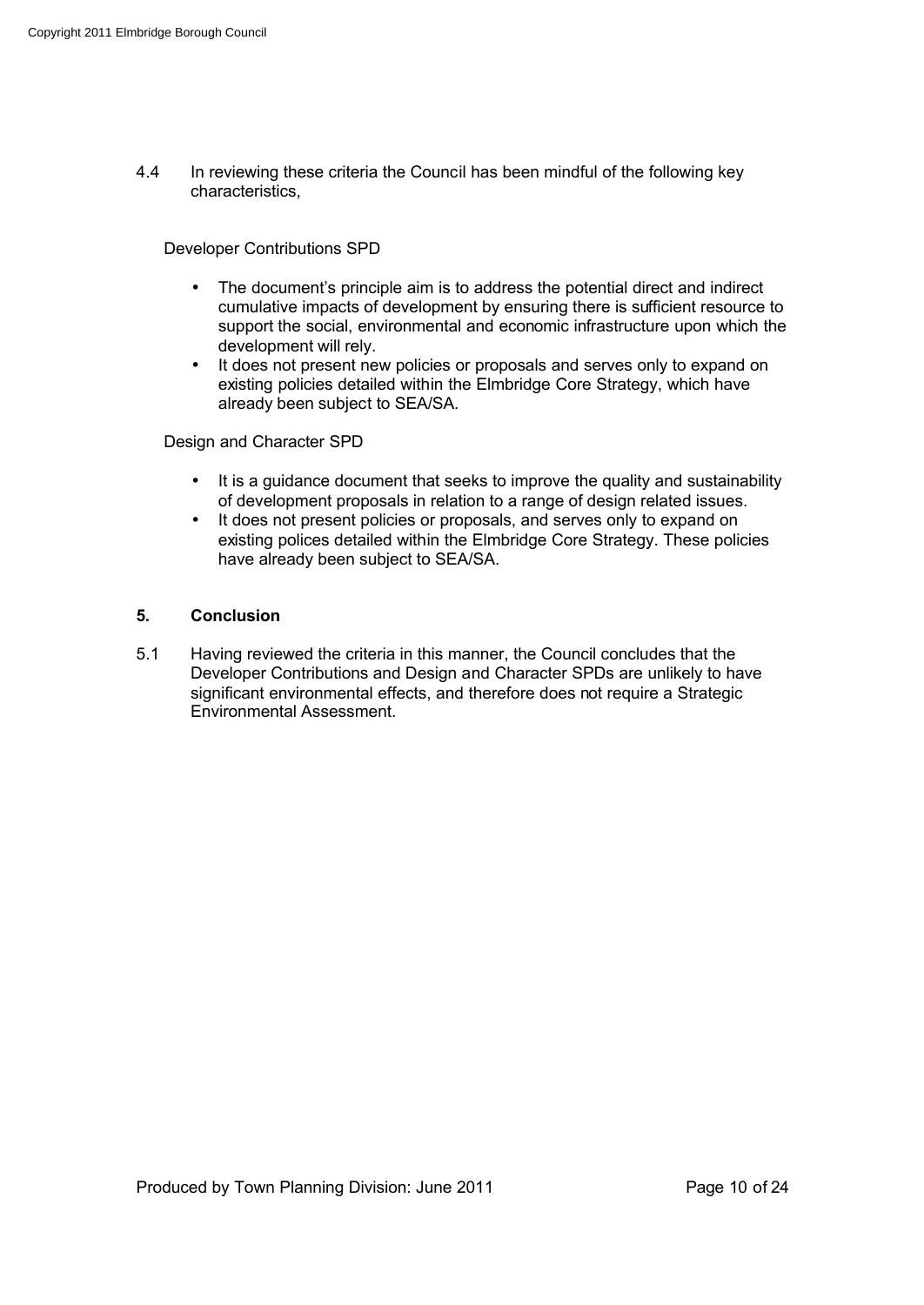## **6. Habitat Regulations Assessment Screening Statement**

- 6.1 This part of the report seeks to determine whether the Council's policies and proposals set out in the Elmbridge Borough Council LDF Developer Contributions and Design and Character SPDs will have any significant adverse impacts on nearby Natura 2000 sites.
- 6.2 This screening statement has been developed with close reference to the Elmbridge Core Strategy Habitat's Regulations Assessment (HRA), as well as those of adjoining boroughs, particularly Mole Valley District Council (MVDC), Reigate and Banstead Borough Council (RBBC) and Spelthorne Borough Council (SBC). Natural England has been positively engaged in the HRA of the Elmbridge Local Development Framework and this document takes account of comments previously received, as well as ongoing discussions and consultation.

## **7. Background**

- 7.1 The Directive 92/43/EEC on the Conservation of Natural Habitats and Wild Flora and Fauna – the 'Habitats Directive' provides legal protection for habitats and species of European importance through the establishment and conservation of a network of sites known as 'Natura 2000' sites (European sites). European sites comprise Special Areas of Conservation (SAC) designated under the Habitats Directive and Special Protection Areas (SPA) designated under the Birds Directive (Directive 79/406/EEC on the conservation of wild birds). Planning Policy Statement 9: Biodiversity and Geological Conservation includes an expectation that listed Ramsar sites receive the same protection as designated SPAs and SACs.
- 7.2 Articles 6(3) and 6(4) of the Habitats Directive require an 'appropriate assessment' (known as a Habitats Regulations Assessment (HRA) of plans and projects likely to have a significant effect on a European site. Following a European Court Judgement ruling in October 2005, the Department of Environment, Food and Rural Affairs (DEFRA) published draft amendments to the Habitats Regulations, which transpose the requirements of the Directive into UK legislation, to require UK land use plans, as well as projects, to be subject to 'HRA'.
- 7.3 The purpose of HRA is to assess the impacts of plans against the conservation objectives of a European site. The assessment must determine whether the plan would adversely affect the integrity of the site in terms of its conservation objectives. Where adverse effects are identified these effects should be mitigated and other options should be explored.
- 7.4 The Habitats Directive applies the precautionary principle. A plan should only be permitted if it can be demonstrated that it will not adversely affect the integrity of the European site. However, in exceptional circumstances and as an exception to the rule, where negative effects cannot be mitigated, a plan may still be permitted if there are 'imperative reasons of overriding public interest'. These cases are rare. In such cases, compensation will be necessary to ensure the overall integrity of the site network.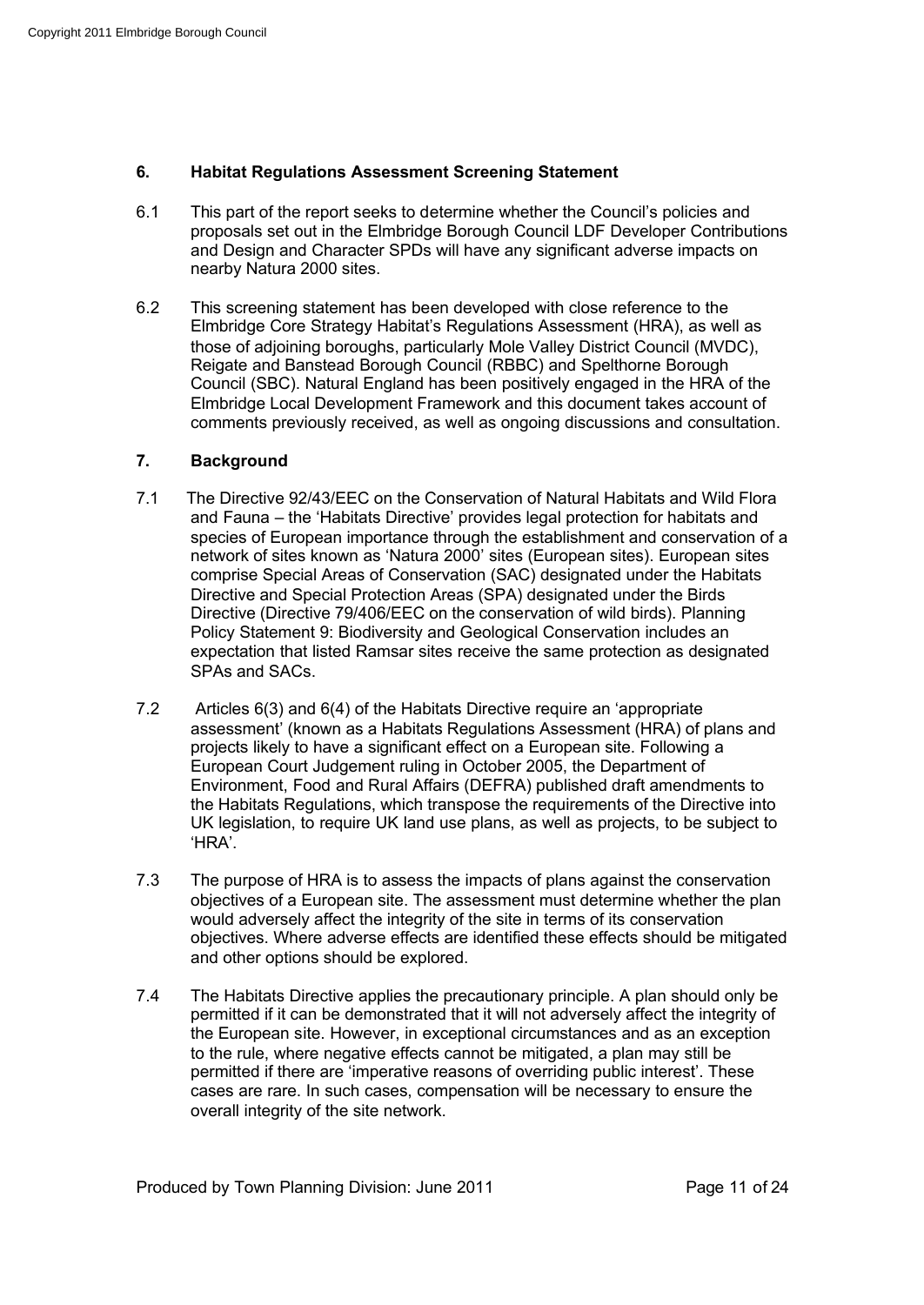## **8. Methodology**

- 8.1 The amended 2007 Habitats Regulations are currently only supported by draft guidance on "Planning for the Protection of European Sites: Appropriate Assessment" (Department of Communities and Local Government (DCLG), 2006) although European guidance also exists. Regard has been had to both documents throughout the preparation of this HRA screening report. Guidance on HRA suggests a three-stage process:
	- 1. **Screening** Determining whether a plan in itself or 'in combination' is likely to have a significant effect on a European site. If "yes" then proceed to full AA.
	- 2. **AA**  Determining whether, in view of the site's conservation objectives, the plan, in itself or in combination', would have an adverse effect (or risk of this) on a European site;
	- 3. **Mitigation & Alternatives**  Assessment of mitigation and alternative solutions – where the plan is assessed as having an adverse effect (or risk of this) on the integrity of the site, there should be an examination of the alternatives. If it is not possible to identify mitigation or alternatives, it will be necessary to establish the 'imperative reasons of overriding public interest' (IROPI). This is not considered a standard part of the process and will only be carried out in exceptional circumstances.

## **9. Screening**

#### **9.1 Screening Overview**

- 9.2 The principle aim of this chapter is to 'screen' the potential of the Developer Contributions and Design and Character SPD's for any likely impact on the Natura 2000 sites within 15 kilometres of the Borough boundary.
- 9.3 This section does so via the following steps:
	- Identifies European sites within 15km of the Borough boundary, setting out possible effects of both the Developer Contributions and Design and Character SPDs
	- Sets out the scope of both SPDs
	- Summarises what the possible effects of the SPDs on those sites could be
	- Looks at plans and projects that may have potential "in combination" impacts

#### **10. European sites and possible effects of the Developer Contributions and Design and Character SPDs**

10.1 Table 1 below lists those European sites lying within 15km (linear) of the Borough boundary and Appendix 1 contains a map indicating their location. Only the Thames Basin Heaths SPA and South West London Waterbodies SPA are within the boundaries of Elmbridge, all other sites are located outside of the Borough.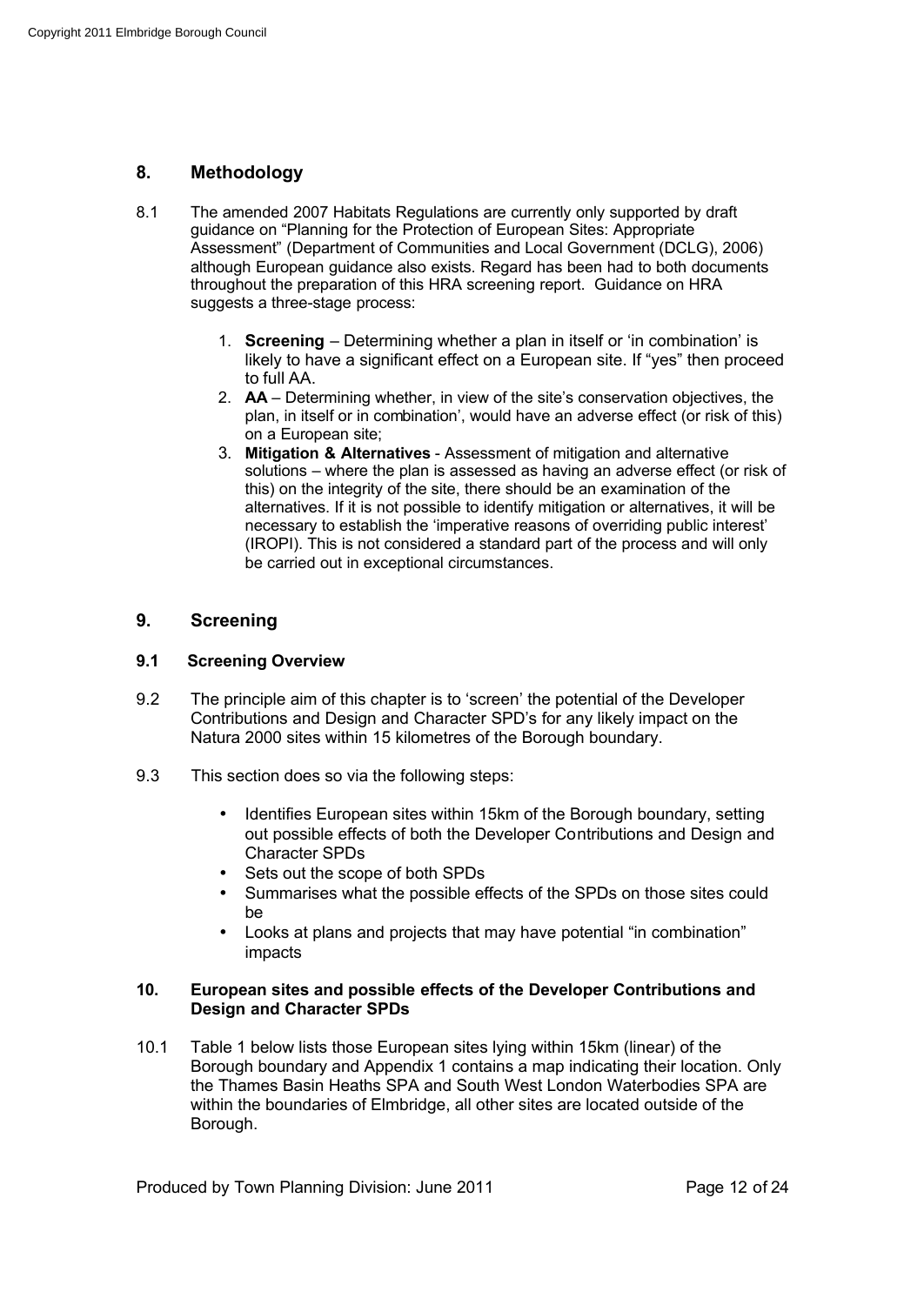| <b>Site Name</b>                            | <b>Designation</b>     | <b>Straight line</b><br>distance from<br>borough<br>boundary (km) | Site area<br>(ha) | <b>Brief reason for</b><br>designation                                                       |
|---------------------------------------------|------------------------|-------------------------------------------------------------------|-------------------|----------------------------------------------------------------------------------------------|
| Mole Gap to<br>Reigate<br>Escarpment        | <b>SAC</b>             | 4                                                                 | 887.68            | Calcareous grassland<br>important for its box scrub                                          |
| Richmond<br>Park                            | <b>SAC</b>             | 4.5                                                               | 846.68            | Important for Stag Beetle                                                                    |
| South West<br>London<br>Waterbodies         | <b>SPA</b><br>(RAMSAR) | Within and<br>around                                              | 828.14            | Important over wintering site<br>for Gadwell and<br>Shoveler                                 |
| Thames<br>Basin<br><b>Heaths</b>            | <b>SPA</b>             | Within and<br>around                                              | 8274.74           | Lowland heath with<br>important populations of<br>Nightjar, Dartford Warbler<br>and Woodlark |
| Thursley,<br>Ash,<br>Pirbright &<br>Chobham | <b>SAC</b>             | 8                                                                 | 5138              | Lowland heaths                                                                               |
| Wimbledon<br>Common                         | <b>SAC</b>             | 5.9                                                               | 348.31            | Important for Stag Beetle                                                                    |
| Windsor<br>Forest &<br><b>Great Park</b>    | <b>SAC</b>             | 10.5                                                              | 1687.26           | Veteran Oaks, violet click<br>beetles                                                        |

#### **Table 3: European sites within 15km of the Borough boundary**

## **11. Scope of the Developer Contributions and Design and Character SPDs.**

See section 2 and 3 of the report for overview.

## **12. Possible effects of the Developer Contributions and Design and Character SPDs**

- 12.1 The proposed documents have similar scope in that they will provide additional detail and guidance to supplement policies in the Core Strategy and will not contain any new policies or proposals, or influence the delivery or spatial distribution of development. In view of this, a decision was made to take a collective approach to assessing the significance of possible effects from both documents. This assessment is outlined in Table 4.
- 12.2 The assessment has had regard to the Habitats Regulations Assessment undertaken for the Core Strategy and its conclusions in combination effects have been assessed within this higher-level plan.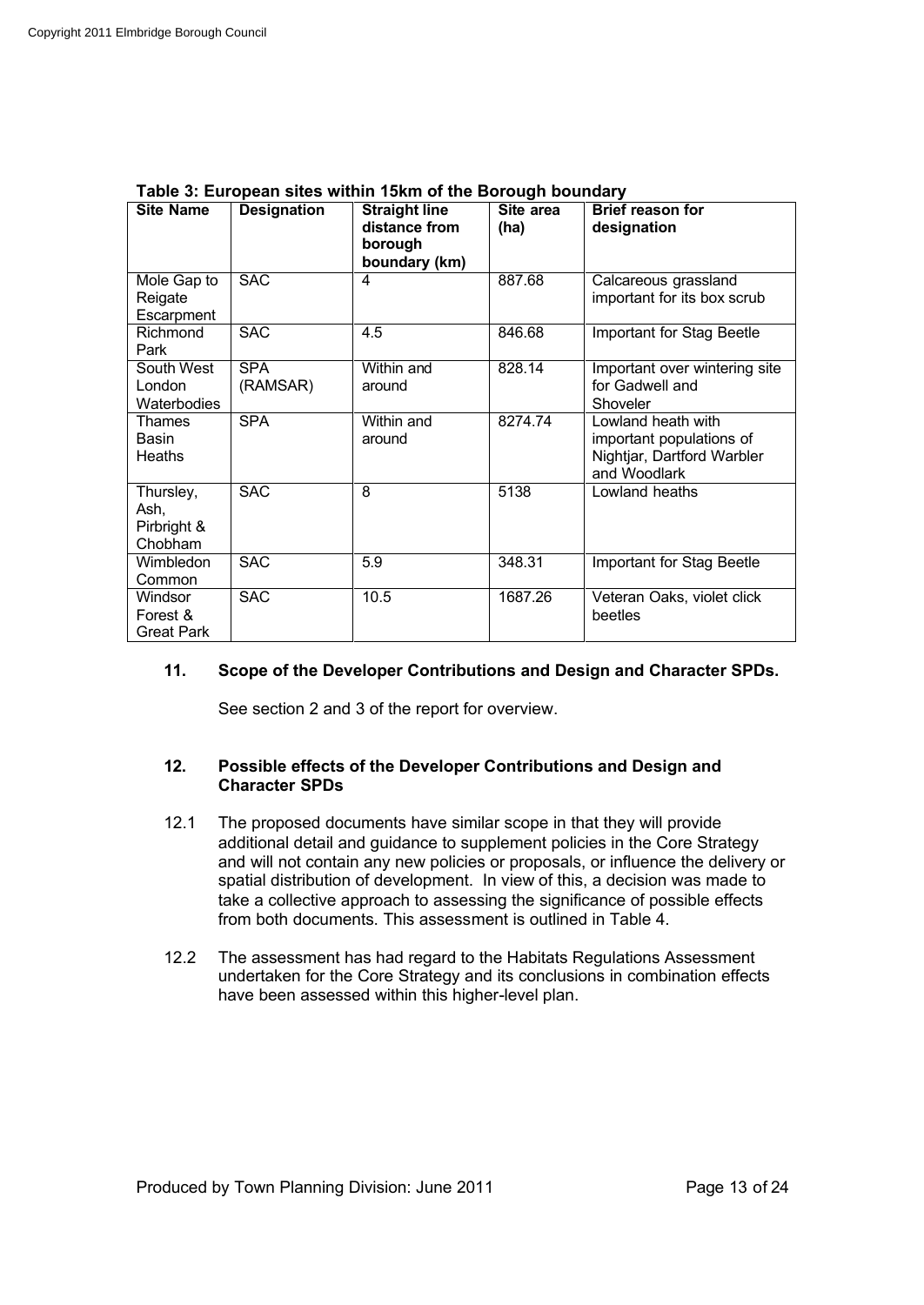## **Table 4: Significant effects matrix for the Developer Contributions and the Design and Character SPDs**

| <b>Qualifying Features</b>                                                                                                                                                                                                                                                      | Key environmental<br>conditions to support site<br>integrity                                                                                                                                                                                                                                                   | <b>Comments on nature</b><br>conservation<br>importance and<br>vulnerability                                                                                                                                   | <b>Possible</b><br>impacts arising<br>from the DC<br><b>SPD and D&amp;C</b><br><b>SPD</b> | <b>Possible impacts</b><br>from other plans,<br>trends etc | Is there a<br>significant<br>risk of 'in<br>combination'<br>effects |
|---------------------------------------------------------------------------------------------------------------------------------------------------------------------------------------------------------------------------------------------------------------------------------|----------------------------------------------------------------------------------------------------------------------------------------------------------------------------------------------------------------------------------------------------------------------------------------------------------------|----------------------------------------------------------------------------------------------------------------------------------------------------------------------------------------------------------------|-------------------------------------------------------------------------------------------|------------------------------------------------------------|---------------------------------------------------------------------|
| South West London Waterbodies SPA & RAMSAR                                                                                                                                                                                                                                      |                                                                                                                                                                                                                                                                                                                |                                                                                                                                                                                                                |                                                                                           |                                                            |                                                                     |
| Comprises a series of<br>reservoirs and former<br>gravel pits that<br>support internationally<br>important numbers of<br>wintering gadwell and<br>northern shoveler (828.14<br>ha)<br>Also Great crested grebe,<br>great cormorant, Tufted<br>duck, Black-necked<br>grebe, Smew | • Lack of disturbance during<br>winter months;<br>• Areas of open water<br>• Areas of shallow water<br>(<300mm) for feeding;<br>• Presence and abundance of<br>aquatic plant and<br>invertebrate food;<br>• Adjacent banks for loafing;<br>• Relevant nearby<br>waterbodies used for<br>feeding and as refuges | • Current research<br>indicates that birds are<br>using a range of<br>waterbodies within the<br>area but outside the<br>SPA boundaries and<br>that these sites are<br>relevant to the integrity<br>of the SPA. | <b>None</b>                                                                               | None                                                       | <b>No</b>                                                           |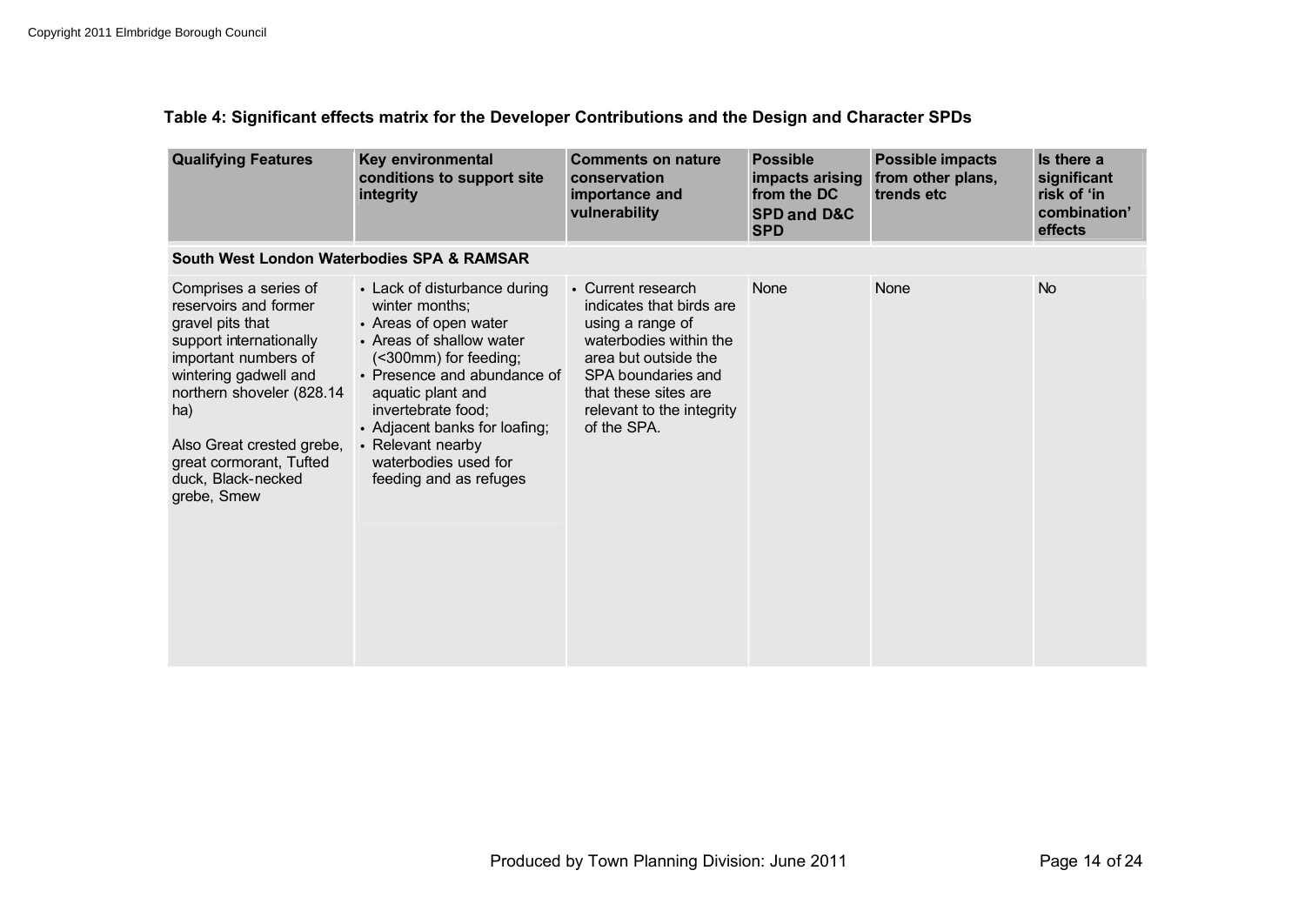| <b>Qualifying Features</b>                                                                                    | Key environmental<br>conditions to support site<br>integrity                                                                                                                                     | <b>Comments on nature</b><br>conservation<br>importance and<br>vulnerability                                                                                                                                                                                                                                                                                                                | <b>Possible</b><br>impacts arising<br>from the DC<br><b>SPD and D&amp;C</b><br><b>SPD</b> | <b>Possible impacts</b><br>from other plans,<br>trends etc                                                                                                   | Is there a<br>significant<br>risk of 'in<br>combination'<br>effects                                                                                                                                                                                                                                    |
|---------------------------------------------------------------------------------------------------------------|--------------------------------------------------------------------------------------------------------------------------------------------------------------------------------------------------|---------------------------------------------------------------------------------------------------------------------------------------------------------------------------------------------------------------------------------------------------------------------------------------------------------------------------------------------------------------------------------------------|-------------------------------------------------------------------------------------------|--------------------------------------------------------------------------------------------------------------------------------------------------------------|--------------------------------------------------------------------------------------------------------------------------------------------------------------------------------------------------------------------------------------------------------------------------------------------------------|
| <b>Thames Basin Heath SPA</b>                                                                                 |                                                                                                                                                                                                  |                                                                                                                                                                                                                                                                                                                                                                                             |                                                                                           |                                                                                                                                                              |                                                                                                                                                                                                                                                                                                        |
| Nationally important<br>breeding populations of<br>nightjar, woodlark and<br>Dartford warbler (8274.72<br>ha) | • Acid soils<br>• Minimal air pollution<br>• Unpolluted water<br>• Unfragmented habitat<br>• Minimal recreational<br>pressure and low incidence<br>of wild fires Appropriate<br>grazing pressure | • Dependent on active<br>management.<br>• Lack of grazing and<br>other traditional<br>management practices<br>pose a threat.<br>Traditional<br>management is being<br>implemented through<br>schemes such as<br>Countryside<br>Stewardship and<br><b>Wildlife Enhancement</b><br>Scheme.<br>• Development pressure<br>on neighbouring land<br>and the cumulative and<br>indirect effects of | None                                                                                      | Recreational pressure,<br>general urbanisation<br>effects as a result of<br>increased recreational<br>pressure from new<br>development within<br>5km of SPA. | $Yes - this has$<br>been subject to<br>an appropriate<br>assessment as<br>part of the HRA<br>for the Core<br>Strategy. An<br>avoidance and<br>mitigation<br>strategy is set<br>out in Policy<br>CS13 and the<br><b>Thames Basin</b><br>Heath<br>Mitigation<br>Strategy will<br>support its<br>delivery |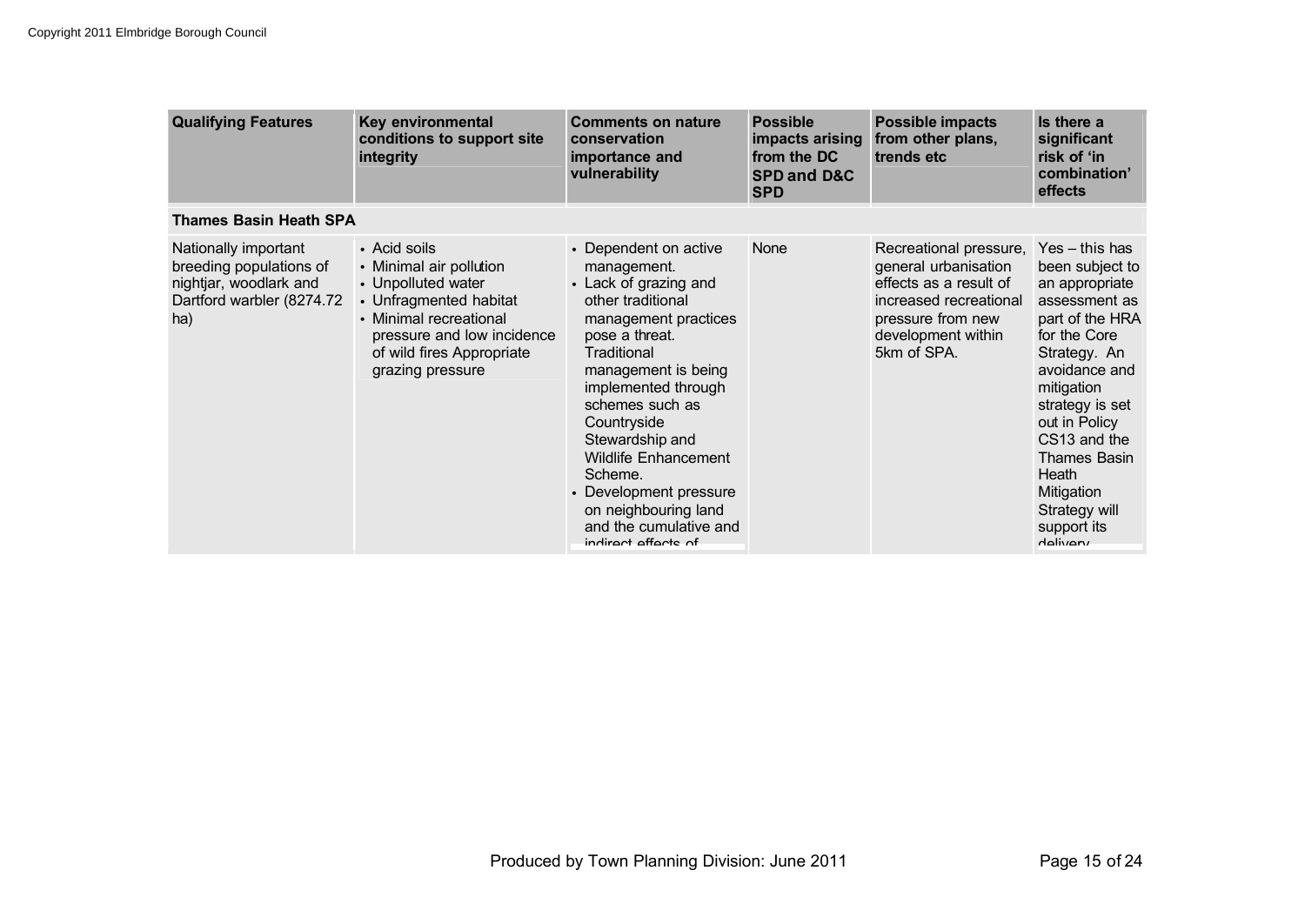| <b>Qualifying Features</b> | Key environmental<br>conditions to support site<br>integrity | <b>Comments on nature</b><br>conservation<br>importance and<br>vulnerability | <b>Possible</b><br>impacts arising<br>from the DC<br>SPD and D&C<br><b>SPD</b> | <b>Possible impacts</b><br>from other plans,<br>trends etc | Is there a<br>significant<br>risk of 'in<br>combination'<br>effects |
|----------------------------|--------------------------------------------------------------|------------------------------------------------------------------------------|--------------------------------------------------------------------------------|------------------------------------------------------------|---------------------------------------------------------------------|
|                            |                                                              |                                                                              |                                                                                |                                                            |                                                                     |
|                            |                                                              |                                                                              |                                                                                |                                                            |                                                                     |
|                            |                                                              |                                                                              |                                                                                |                                                            |                                                                     |
|                            |                                                              |                                                                              |                                                                                |                                                            |                                                                     |
|                            |                                                              |                                                                              |                                                                                |                                                            |                                                                     |
|                            |                                                              |                                                                              |                                                                                |                                                            |                                                                     |
|                            |                                                              |                                                                              |                                                                                |                                                            |                                                                     |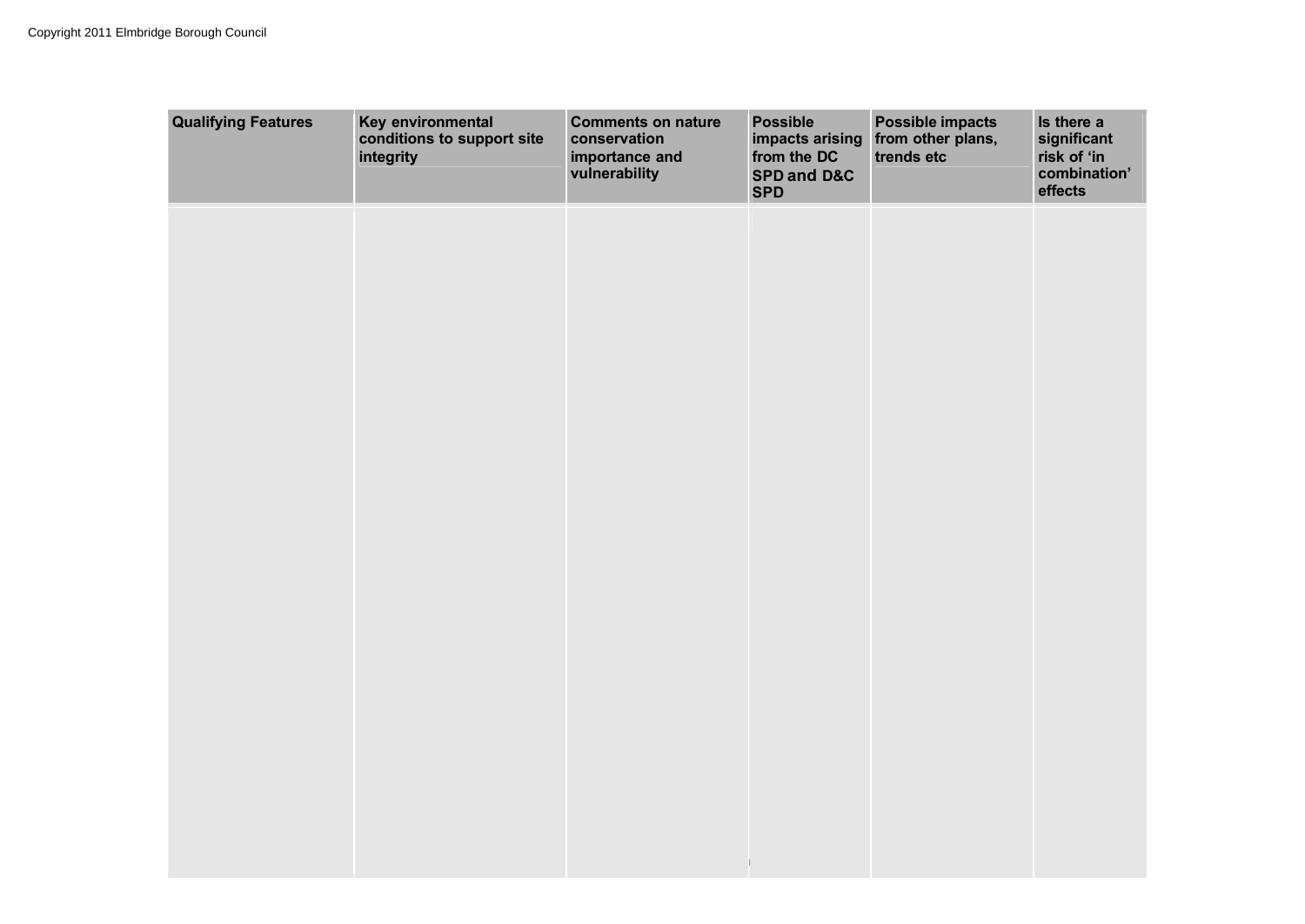| <b>Qualifying Features</b>                                                                                                                                                                    | Key environmental<br>conditions to support site<br>integrity                                                                                                                                                                                                                                                                                                                                                           | <b>Comments on nature</b><br>conservation<br>importance and<br>vulnerability                                                                                                                                                                                                                                                                                                       | <b>Possible</b><br>impacts arising<br>from the DC<br><b>SPD and D&amp;C</b><br><b>SPD</b> | <b>Possible impacts</b><br>from other plans,<br>trends etc | Is there a<br>significant<br>risk of 'in<br>combination'<br>effects |
|-----------------------------------------------------------------------------------------------------------------------------------------------------------------------------------------------|------------------------------------------------------------------------------------------------------------------------------------------------------------------------------------------------------------------------------------------------------------------------------------------------------------------------------------------------------------------------------------------------------------------------|------------------------------------------------------------------------------------------------------------------------------------------------------------------------------------------------------------------------------------------------------------------------------------------------------------------------------------------------------------------------------------|-------------------------------------------------------------------------------------------|------------------------------------------------------------|---------------------------------------------------------------------|
| Thursley, Ash, Pirbright and Chobham SAC                                                                                                                                                      |                                                                                                                                                                                                                                                                                                                                                                                                                        |                                                                                                                                                                                                                                                                                                                                                                                    |                                                                                           |                                                            |                                                                     |
| Important for Northern<br>Atlantic wet heaths with<br>Erica tetrlix, European dry<br>heaths and examples of<br>depressions on peat<br>substrates of the<br><b>Rhynchosporion (5138</b><br>ha) | • Traditional management,<br>including grazing, bracken<br>control and shrub<br>clearance;<br>• Water quality (there can be<br>problems with diffuse<br>discharges from agricultural<br>fertilisation causing<br>eutrophication);<br>• Water levels<br>• Managed recreational<br>disturbance;<br>• Absence or management of<br>urbanisation effects e.g.<br>fires, fly-tipping, introduction<br>of non-native species: | • Important site for<br>invertebrates.<br>• Mosaic of habitats<br>largely dependent on<br>active heathland<br>management.<br>• Insufficient gazing or<br>other traditional<br>practices, including<br>bracken control and<br>scrub clearance, is a<br>serious potential threat,<br>as is lowering of water<br>tables as a result of<br>abstraction or other<br>reasons which could | <b>None</b>                                                                               | <b>None</b>                                                | <b>No</b>                                                           |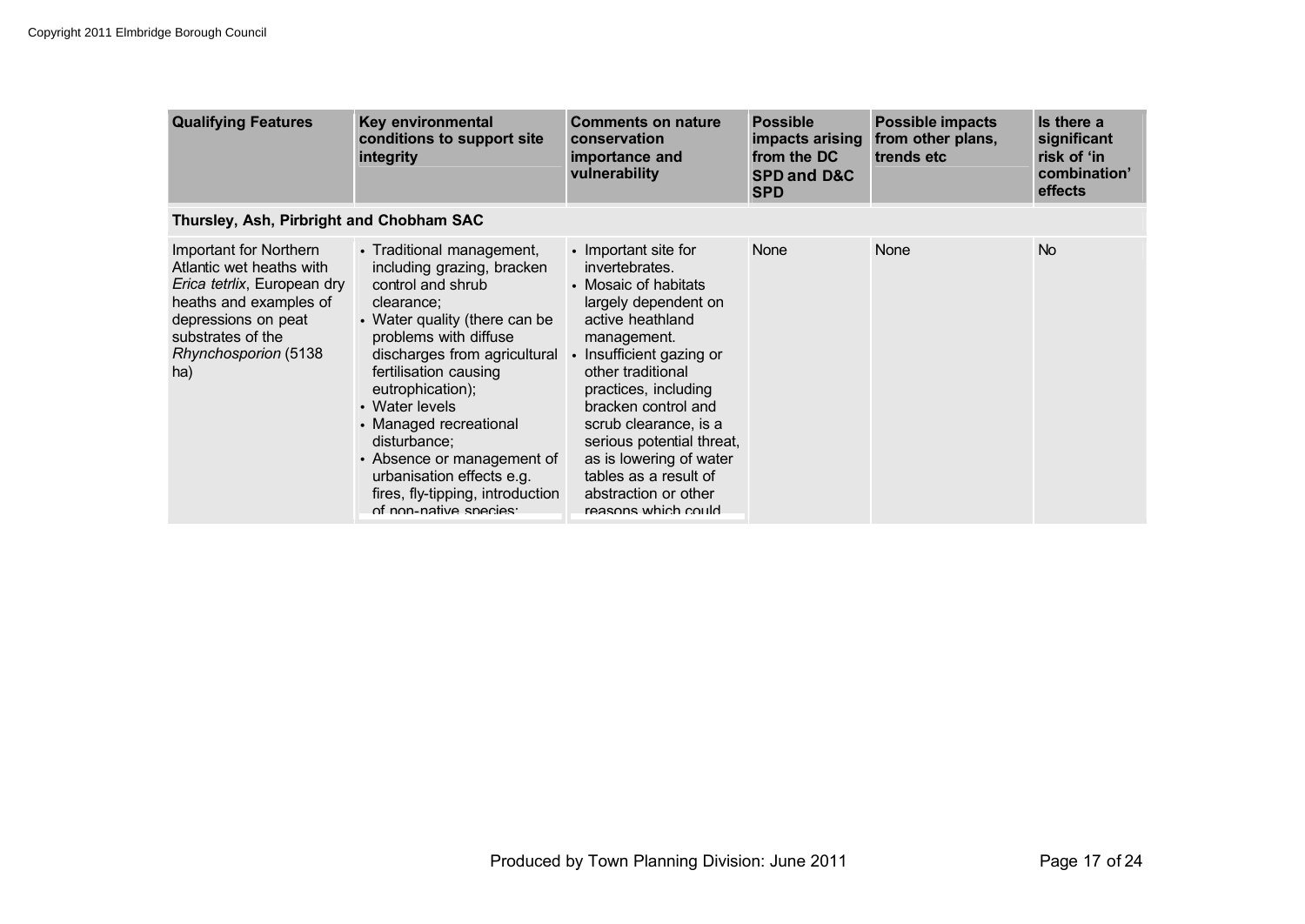| <b>Qualifying Features</b> | Key environmental<br>conditions to support site<br>integrity | <b>Comments on nature</b><br>conservation<br>importance and<br>vulnerability | <b>Possible</b><br>impacts arising<br>from the DC<br>SPD and D&C<br><b>SPD</b> | <b>Possible impacts</b><br>from other plans,<br>trends etc | Is there a<br>significant<br>risk of 'in<br>combination'<br>effects |
|----------------------------|--------------------------------------------------------------|------------------------------------------------------------------------------|--------------------------------------------------------------------------------|------------------------------------------------------------|---------------------------------------------------------------------|
|                            |                                                              |                                                                              |                                                                                |                                                            |                                                                     |
|                            |                                                              |                                                                              |                                                                                |                                                            |                                                                     |
|                            |                                                              |                                                                              |                                                                                |                                                            |                                                                     |
|                            |                                                              |                                                                              |                                                                                |                                                            |                                                                     |
|                            |                                                              |                                                                              |                                                                                |                                                            |                                                                     |
|                            |                                                              |                                                                              |                                                                                |                                                            |                                                                     |
|                            |                                                              |                                                                              |                                                                                |                                                            |                                                                     |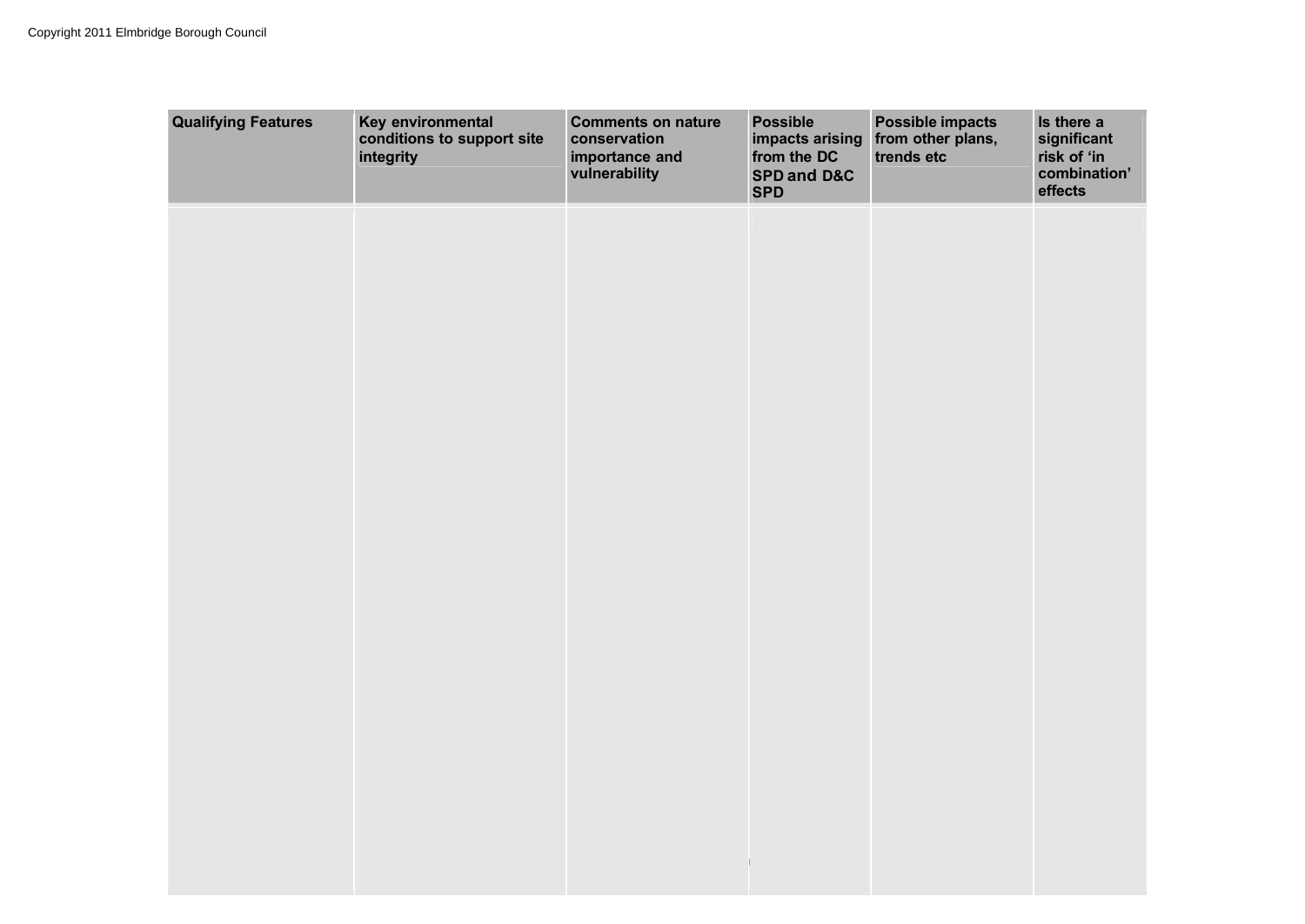| <b>Qualifying Features</b>                                                                                                                                                                                                                                                                                                                        | Key environmental<br>conditions to support site<br>integrity                                                                                                                                                                                                                                                                                                                                                                                                                                                                                                                                                                                                                                                                                                                                      | <b>Comments on nature</b><br>conservation<br>importance and<br>vulnerability                                                                                                                                                                                                                                                                                                                                                                   | <b>Possible</b><br>impacts arising<br>from the DC<br><b>SPD and D&amp;C</b><br><b>SPD</b> | <b>Possible impacts</b><br>from other plans,<br>trends etc | Is there a<br>significant<br>risk of 'in<br>combination'<br>effects |  |  |
|---------------------------------------------------------------------------------------------------------------------------------------------------------------------------------------------------------------------------------------------------------------------------------------------------------------------------------------------------|---------------------------------------------------------------------------------------------------------------------------------------------------------------------------------------------------------------------------------------------------------------------------------------------------------------------------------------------------------------------------------------------------------------------------------------------------------------------------------------------------------------------------------------------------------------------------------------------------------------------------------------------------------------------------------------------------------------------------------------------------------------------------------------------------|------------------------------------------------------------------------------------------------------------------------------------------------------------------------------------------------------------------------------------------------------------------------------------------------------------------------------------------------------------------------------------------------------------------------------------------------|-------------------------------------------------------------------------------------------|------------------------------------------------------------|---------------------------------------------------------------------|--|--|
| Mole Gap to Reigate Escarpment SAC                                                                                                                                                                                                                                                                                                                |                                                                                                                                                                                                                                                                                                                                                                                                                                                                                                                                                                                                                                                                                                                                                                                                   |                                                                                                                                                                                                                                                                                                                                                                                                                                                |                                                                                           |                                                            |                                                                     |  |  |
| • Natural box scrub<br>• Dry grasslands and<br>scrublands on chalk or<br>limestone<br>• Dry grasslands and<br>scrublands on chalk or<br>limestone, including<br>important orchid sites<br>• Yew-dominated<br>woodland<br>• Dry heaths<br>• Beech forests on neutral<br>to rich soils<br>• Great crested newt<br>• Bechstein's bat (887.68)<br>ha) | • Appropriate management:<br>grazing.<br>• Absence of direct<br>fertilization.<br>• Minimal air pollution.<br>• Low recreational pressure.<br>• Absence of urbanization<br>effects, e.g. introduction of<br>invasive non-native species.<br>• Suitable foraging and<br>refuge habitat within 500m<br>of the pond.<br>• Relatively unpolluted water<br>of roughly neutral pH.<br>• Some ponds deep enough<br>to retain water throughout<br>February to August at least<br>one year in every three.<br>• In a wider context, great<br>crested newts require good<br>connectivity of landscape<br>features (ponds, hedges<br>etc) as they often live as a<br>metapopulation.<br>• In a wider context, bats<br>require good connectivity of<br>landscape features to allow<br>foraging and commuting. | • Supports the only area<br>of stable box scrub in<br>the UK (due to natural<br>erosion on steep slope;<br>• Also supports a wide<br>range of calcareous<br>grassland types and is<br>particularly important<br>for orchids including the<br>nationally scarce musk<br>orchid and man orchid;<br>• Also significant in<br>exhibiting transitions to<br>scarce scrub, woodland<br>and dry heath types,<br>notably yew woods and<br>chalk heath. | <b>None</b>                                                                               | None                                                       | <b>No</b>                                                           |  |  |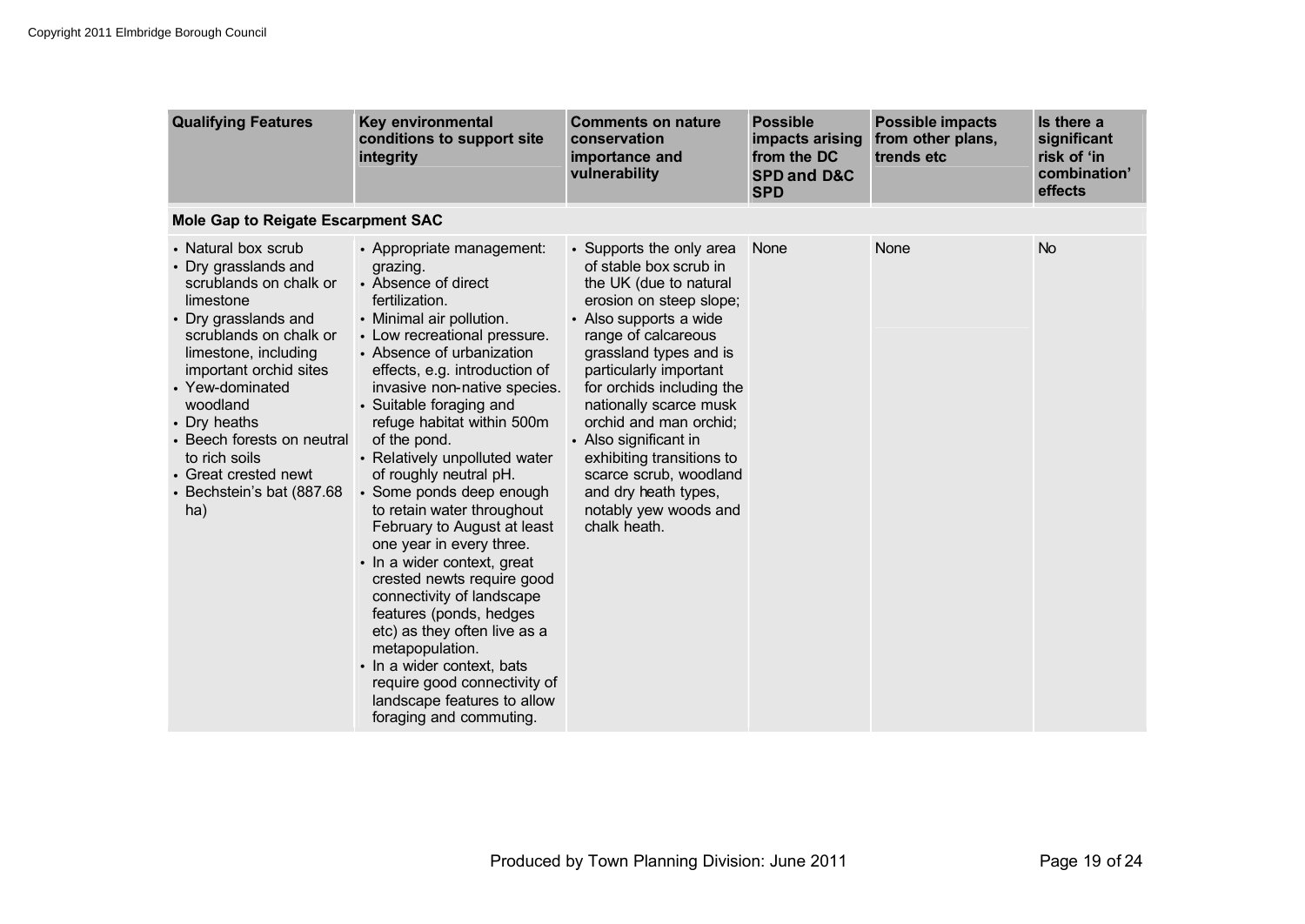| <b>Qualifying Features</b>                                                                                                       | Key environmental<br>conditions to support site<br>integrity                                                                                                                                                                                                                                                                                           | <b>Comments on nature</b><br>conservation<br>importance and<br>vulnerability                                                                                                                                                                                                                                                   | <b>Possible</b><br>impacts arising<br>from the DC<br><b>SPD and D&amp;C</b><br><b>SPD</b> | <b>Possible impacts</b><br>from other plans,<br>trends etc | Is there a<br>significant<br>risk of 'in<br>combination'<br>effects |  |  |
|----------------------------------------------------------------------------------------------------------------------------------|--------------------------------------------------------------------------------------------------------------------------------------------------------------------------------------------------------------------------------------------------------------------------------------------------------------------------------------------------------|--------------------------------------------------------------------------------------------------------------------------------------------------------------------------------------------------------------------------------------------------------------------------------------------------------------------------------|-------------------------------------------------------------------------------------------|------------------------------------------------------------|---------------------------------------------------------------------|--|--|
| <b>Wimbledon Common SAC</b>                                                                                                      |                                                                                                                                                                                                                                                                                                                                                        |                                                                                                                                                                                                                                                                                                                                |                                                                                           |                                                            |                                                                     |  |  |
| <b>Important for Stag Beetle</b><br>(Lucanus Cervus).<br>North Atlantic dry wet<br>heaths and European dry<br>heaths (348.31 ha) | • Number of old broad-leaved • Proximity to urban area<br>trees and state of decay;<br>• Condition of old broad-<br>leaved trees – state of<br>decay;<br>• Position and degree of<br>exposure of old broad-<br>leaved trees and stumps;<br>• Quantity and size of broad-<br>leaved dead wood;<br>• Condition and position of<br>available dead timber. | means it suffers heavy<br>recreational pressure.<br>• Habitat for Stag Beetle,<br>for which this is only<br>one of 4 known<br>outstanding localities in<br>the UK.<br>• Site of national<br>importance for the<br>conservation of the<br>fauna of invertebrates<br>associated with the<br>decaying timber of<br>ancient trees. | <b>None</b>                                                                               | <b>None</b>                                                | N <sub>o</sub>                                                      |  |  |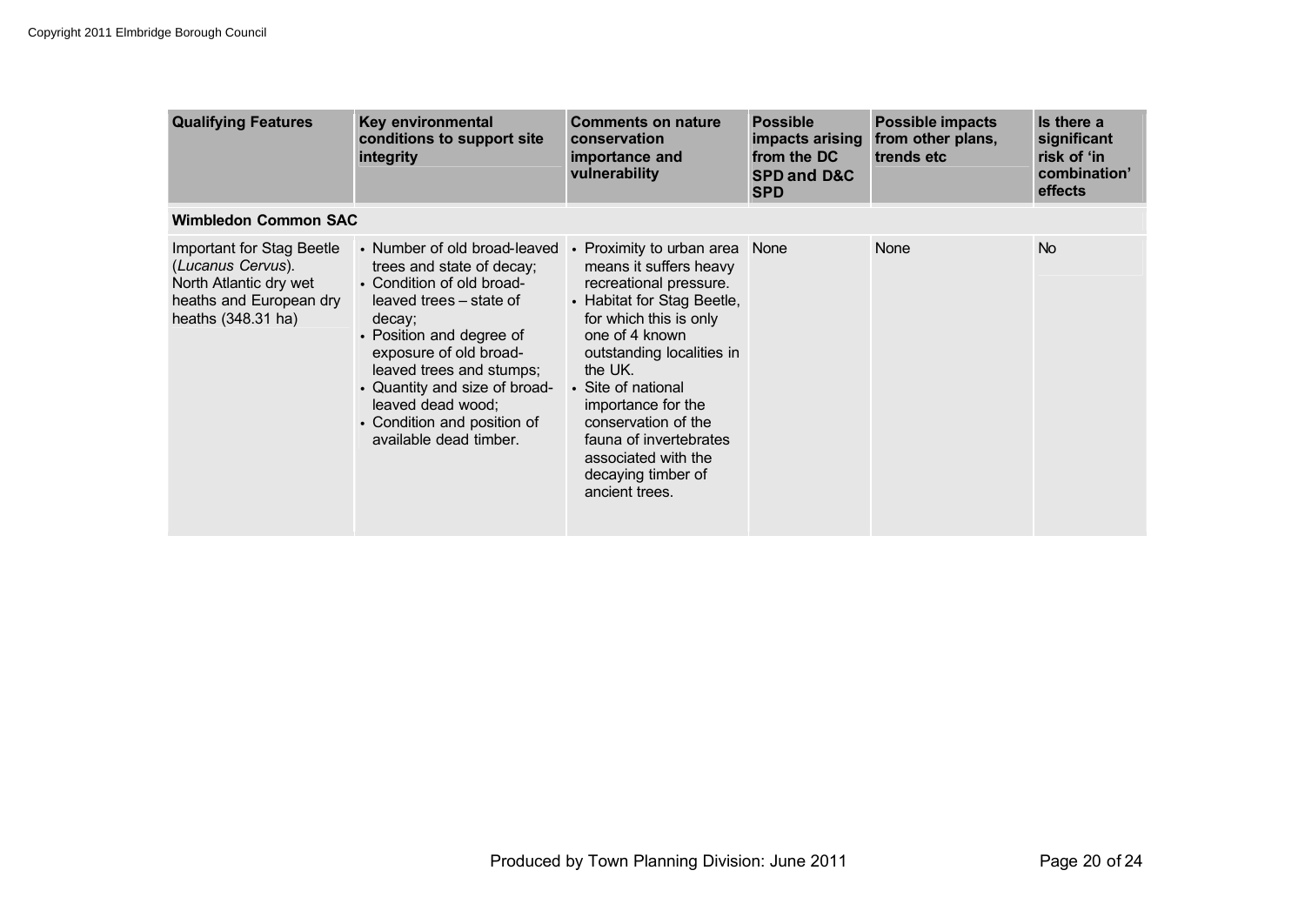| <b>Qualifying Features</b>                                   | <b>Key environmental</b><br>conditions to support site<br>integrity                                                                                                                                                                                                                                                          | <b>Comments on nature</b><br>conservation<br>importance and<br>vulnerability                                                                                                                                                                                                          | <b>Possible</b><br>impacts arising<br>from the DC<br><b>SPD and D&amp;C</b><br><b>SPD</b> | <b>Possible impacts</b><br>from other plans,<br>trends etc | Is there a<br>significant<br>risk of 'in<br>combination'<br>effects |
|--------------------------------------------------------------|------------------------------------------------------------------------------------------------------------------------------------------------------------------------------------------------------------------------------------------------------------------------------------------------------------------------------|---------------------------------------------------------------------------------------------------------------------------------------------------------------------------------------------------------------------------------------------------------------------------------------|-------------------------------------------------------------------------------------------|------------------------------------------------------------|---------------------------------------------------------------------|
| <b>Richmond Park SAC</b>                                     |                                                                                                                                                                                                                                                                                                                              |                                                                                                                                                                                                                                                                                       |                                                                                           |                                                            |                                                                     |
| Important for Stag Beetle<br>(Lucanus Cervus) (846.68<br>ha) | • Number of old broad-leaved<br>trees and state of decay;<br>• Condition of old broad-<br>leaved trees – state of<br>decay;<br>• Position and degree of<br>exposure of old broad-<br>leaved trees and stumps;<br>• Quantity and size of broad-<br>leaved dead wood;<br>• Condition and position of<br>available dead timber. | • Proximity to urban area None<br>means it suffers heavy<br>recreational pressure.<br>However this does not<br>directly affect the<br>European interest<br>feature.<br>• Habitat for Stag Beetle,<br>for which this is only<br>one of 4 known<br>outstanding localities in<br>the UK. |                                                                                           | None                                                       | <b>No</b>                                                           |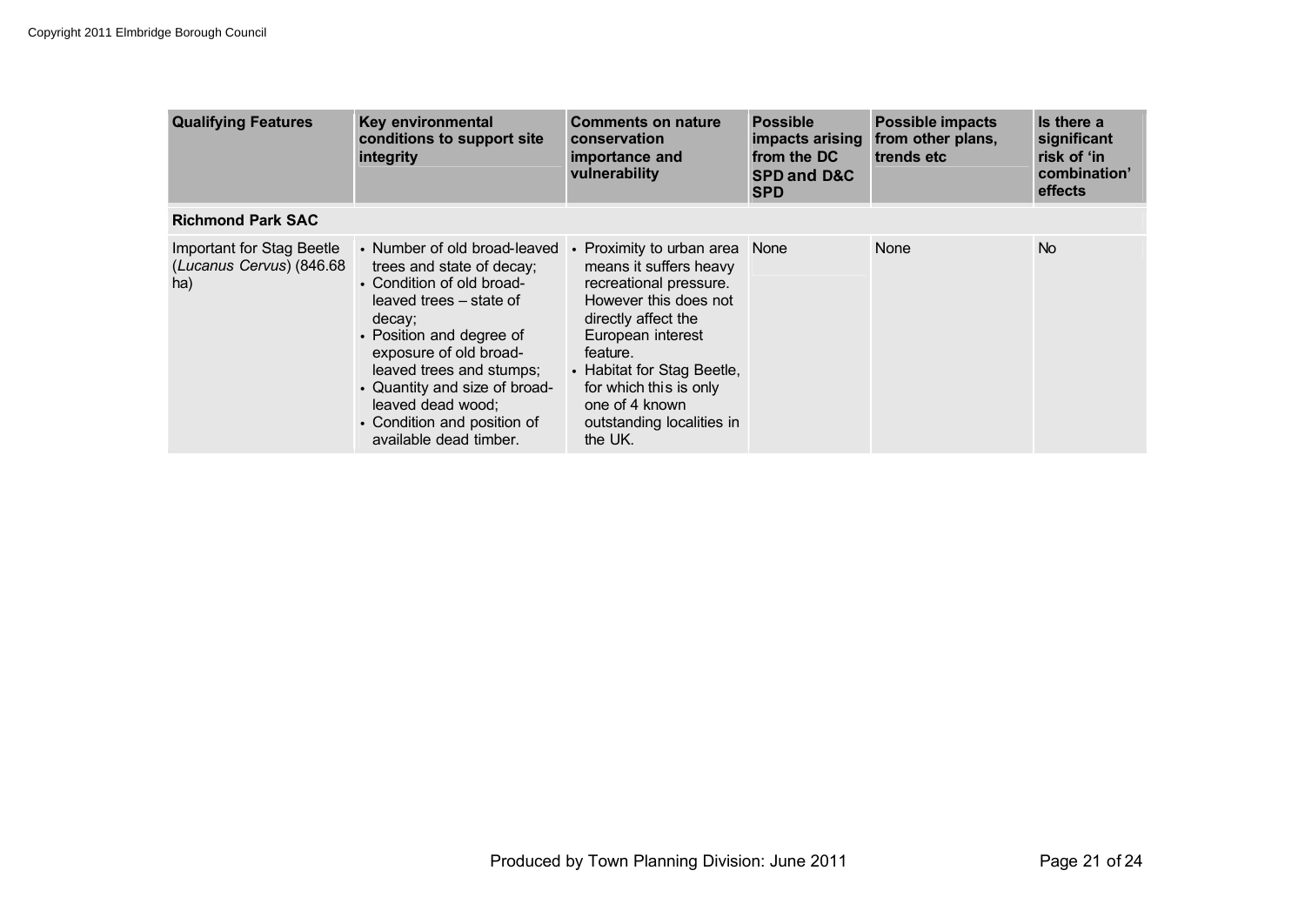| <b>Qualifying Features</b>                                                                                      | Key environmental<br>conditions to support site<br>integrity                                                                                                                                                                                           | <b>Comments on nature</b><br>conservation<br>importance and<br>vulnerability                                                                                                                                                                                                                                                                                                                                                                                                                                                                                                                               | <b>Possible</b><br>impacts arising<br>from the DC<br><b>SPD and D&amp;C</b><br><b>SPD</b> | <b>Possible impacts</b><br>from other plans,<br>trends etc | Is there a<br>significant<br>risk of 'in<br>combination'<br>effects |  |
|-----------------------------------------------------------------------------------------------------------------|--------------------------------------------------------------------------------------------------------------------------------------------------------------------------------------------------------------------------------------------------------|------------------------------------------------------------------------------------------------------------------------------------------------------------------------------------------------------------------------------------------------------------------------------------------------------------------------------------------------------------------------------------------------------------------------------------------------------------------------------------------------------------------------------------------------------------------------------------------------------------|-------------------------------------------------------------------------------------------|------------------------------------------------------------|---------------------------------------------------------------------|--|
| <b>Windsor Forest and Great Park SAC</b>                                                                        |                                                                                                                                                                                                                                                        |                                                                                                                                                                                                                                                                                                                                                                                                                                                                                                                                                                                                            |                                                                                           |                                                            |                                                                     |  |
| • Dry oak-dominated<br>woodland<br>• Beech forests on acid<br>soils<br>• Violet click beetle<br>$(1687.26)$ ha) | • Minimal atmospheric<br>pollution - may increase the<br>susceptibility of beech trees<br>to disease and alter<br>epiphytic (lichen)<br>communities.<br>• Managed public access<br>(site is already heavily<br>accessed).<br>• Appropriate management. | • Site has the largest<br>number of veteran oaks<br>in Britain (and probably<br>in Europe);<br>• Identified as of potential<br>international<br>importance for its<br>saproxylic (deadwood)<br>invertebrate fauna.<br>The site is thought to<br>support the largest of<br>the known populations<br>of the violet click beetle<br>in the UK. The special<br>invertebrate interest is<br>heavily dependent<br>upon a continuous<br>supply of very old<br>decaying trees;<br>• Trees are suffering,<br>perhaps from a<br>combination of drought,<br>higher average<br>temperatures and air<br>quality issues. | None                                                                                      | None                                                       | <b>No</b>                                                           |  |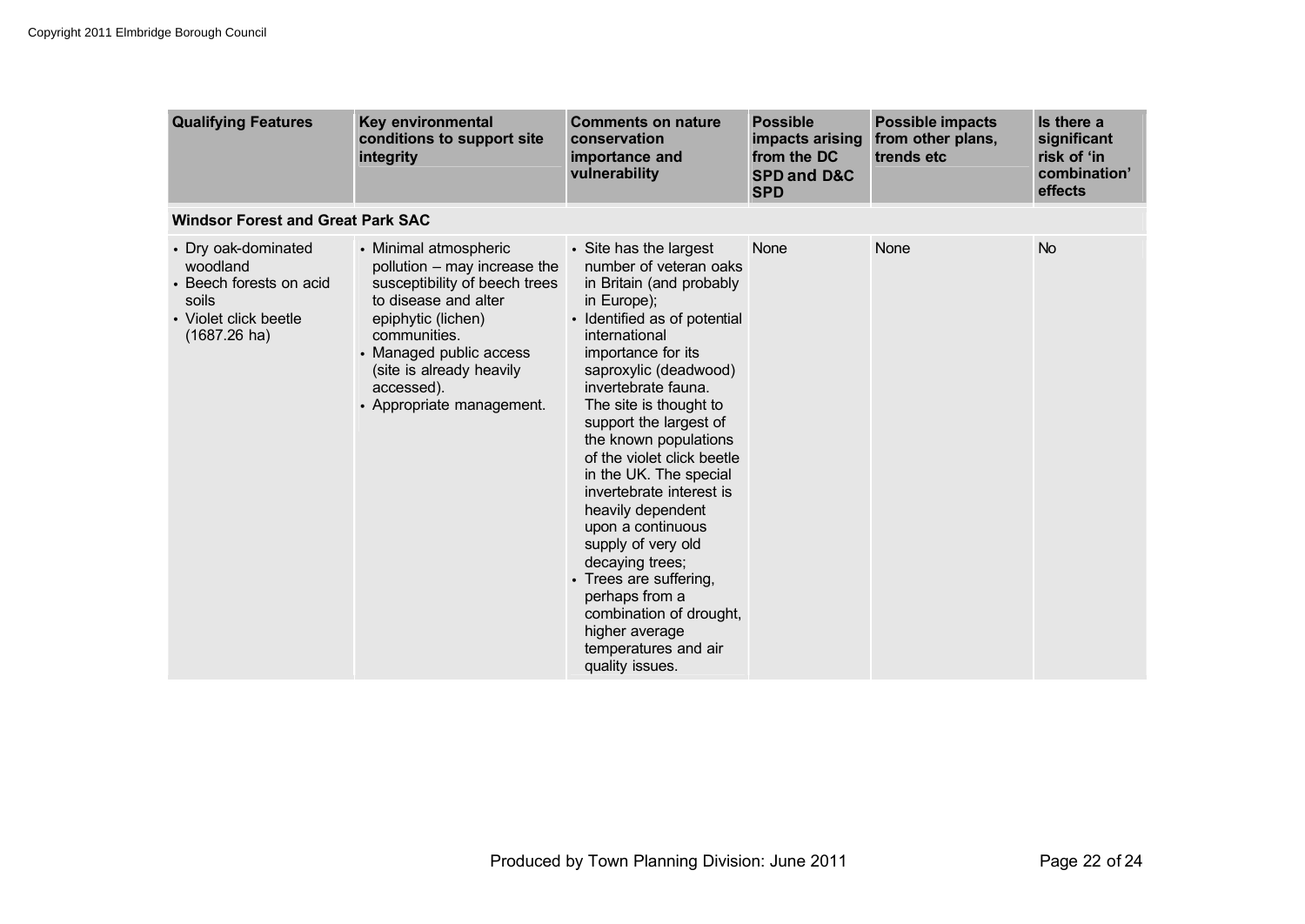## **13. Conclusion**

- 13.1 The proposed documents have similar scope in that they will provide additional detail and guidance to supplement policies in the Core Strategy and will not contain any new policies or proposals, or influence the delivery or spatial distribution of development. The principle aim of the documents is to address the potential direct, indirect and cumulative impacts of development by providing additional detail and guidance to support the principles set out within the Core Strategy. They will support the delivery of high quality development and ensure that appropriate account is taken of its impact on infrastructure and the environment. The Thames Basin Heaths Mitigation Strategy will include a tariff for contributions specifically for the management of recreational pressure on the Thames Basin Heaths, building on the principles set out in Core Strategy Policy CS13. In this respect an intended positive effect of the SPD is the provision of adequate resources for the coordinated delivery of efforts to ensure the protection of the Thames Basin Heaths.
- 13.2 On this basis, the Council feels that the Developer Contributions and Design and Character SPDs alone are not likely to have a significant adverse effect on any European site. In considering whether the document could work in combination with other plans and programmes, it is reasonable to conclude that the potential effects of the document 'in combination' have been considered through the Council's previous Habitats Regulations Assessment work for the Core Strategy. Any in combination effects identified were either screened out or appropriate avoidance and mitigation measures secured.
- 13.3 The Developer Contributions and Design and Character SPDs will have no significant impacts alone or in combination on the integrity of the Natura 2000 sites.